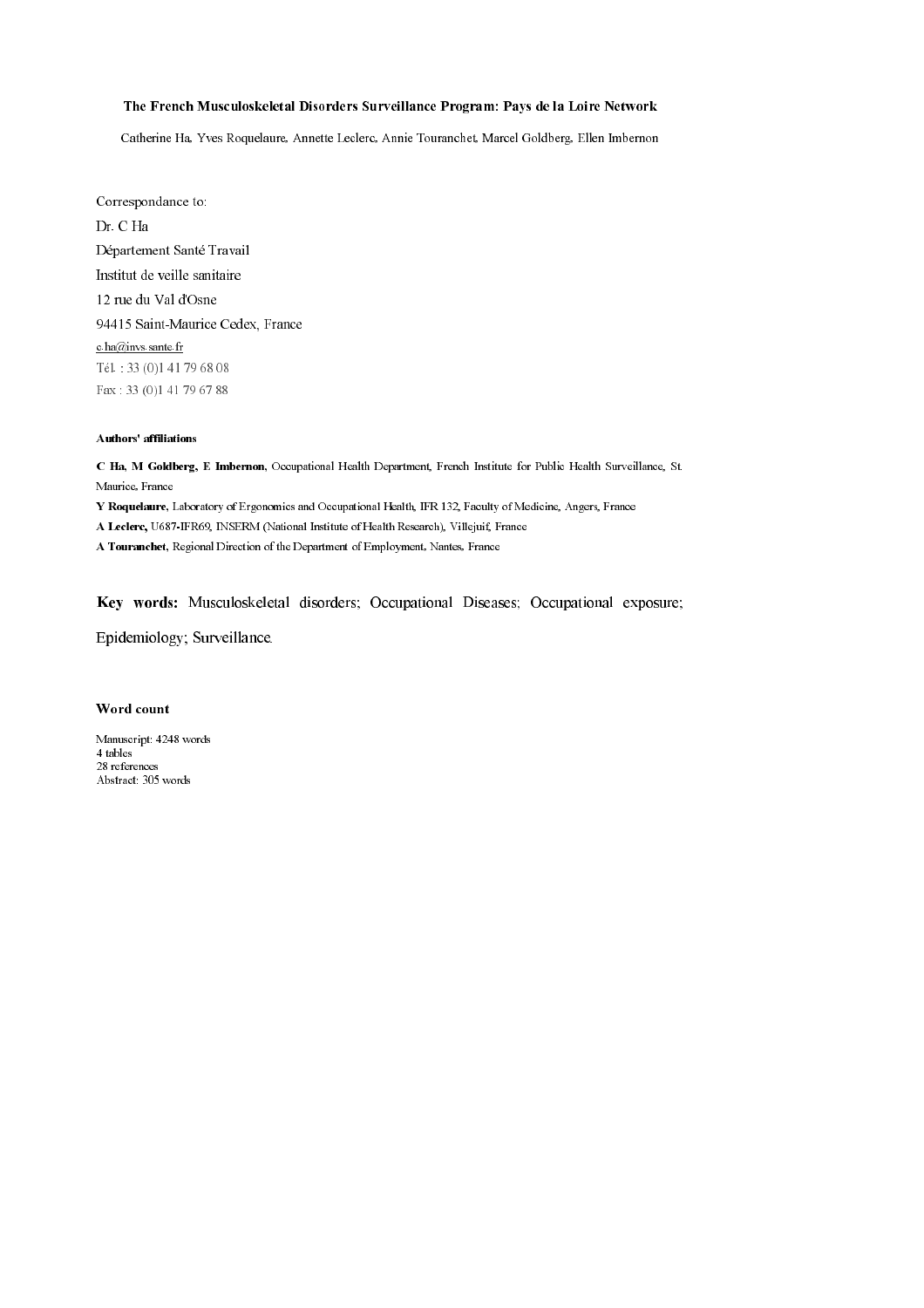#### Abstract

**Objectives:** A pilot epidemiological surveillance system for work-related musculoskeletal disorders (MSDs) was implemented in 2002 in France's Pays de la Loire region by the French Institute for Public Health Surveillance, mainly to assess the incidence and prevalence rates of MSDs in the general and working populations, to identify the levels of exposure to physical and psychosocial work factors and to investigate the proportion of cases attributable to work exposure.

Methods: The surveillance program combines three main components. The first is the epidemiological surveillance of sentinel health events in the general population. Carpal tunnel syndrome (CTS) was chosen as sentinel event for upper limb MSDs. Incident cases of CTS occurring in patients aged 20 to 59 were included prospectively from 2002 to 2004. The second part of the program, based on a network of occupational physicians (OPs), assesses the prevalence of the main upper-limb MSDs and their risk factors in the workplace. The third approach is based on the registration of notification of work-related diseases related to MSDs. with the cooperation of a network of OPs.

**Results:** In the first part of the program, 1,168 incident cases of CTS were included during the 3 year-period. The estimated incidence of CTS was 1.00 per 1,000 person-years aged 20-59 (0.60 in men and 1.40 in women). The mean incidence rate was higher in employed than unemployed persons in the year of diagnosis  $(0.6 \text{ per } 1,000 \text{ vs. } 0.3 \text{ in men and } 1.7 \text{ vs. } 0.8 \text{ in}$ women). Through the OP network, prevalence rates of clinically-diagnosed MSDs were high for both genders: about 13% of workers  $(11\%$  of men and 15% of women) suffered from at least one of the six main upper limb MSDs. The most frequent disorders were rotator cuff syndrome, CTS and lateral epicondylitis. The survey on WRD showed that MSDs represented 65% of the notified work-related diseases.

 $\overline{2}$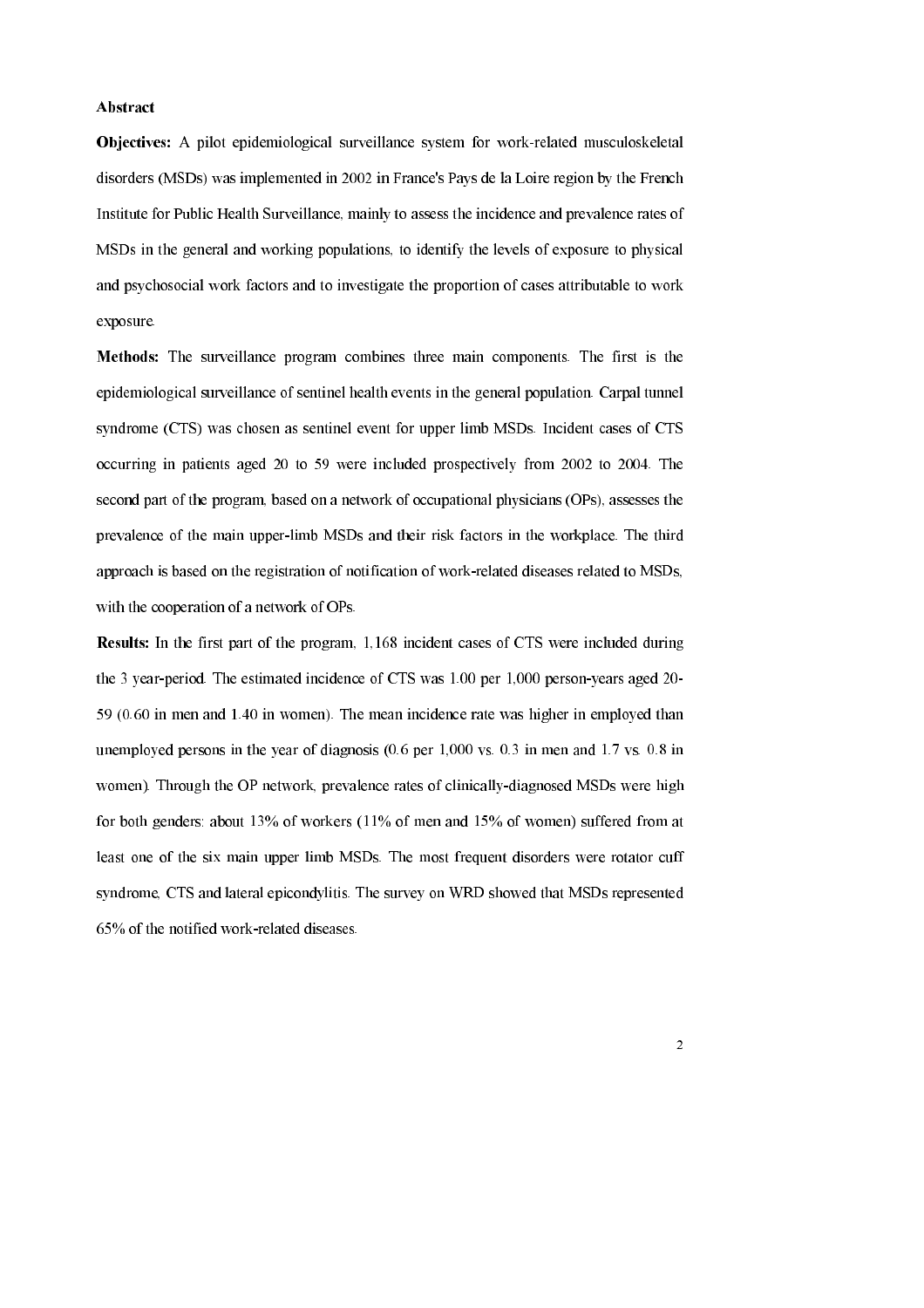Conclusion: The Pays de la Loire program already plays a significant role in informing the authorities and the public on the state of the current epidemic of MSDs. To our knowledge, such a program is unique. It is planned to extend it to a routine national epidemiological surveillance program in a few years.

 $\overline{\mathbf{3}}$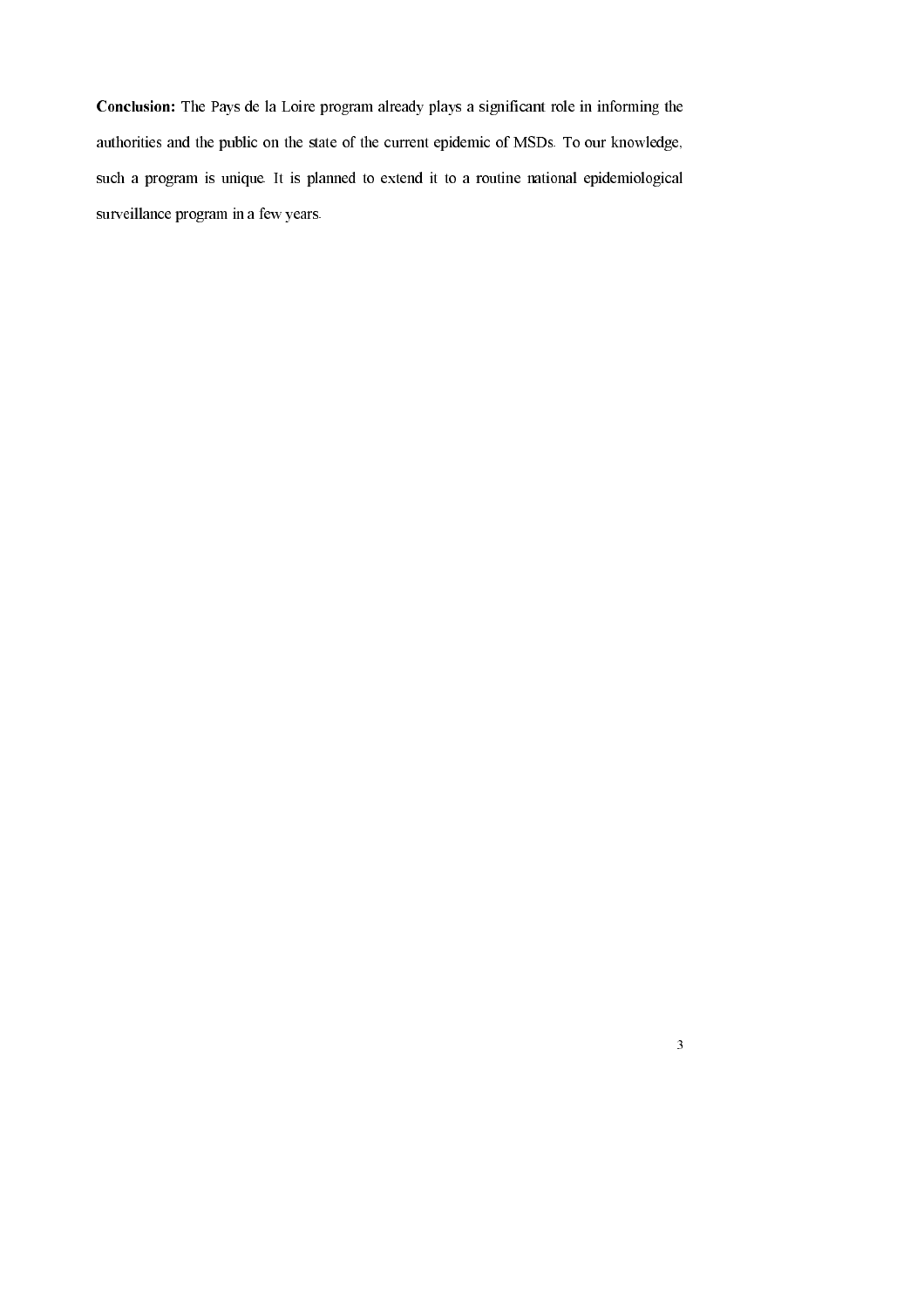Musculoskeletal disorders (MSDs) are impairments of bodily structures (such as muscles, tendons, nerves, vessels, cartilages) of the limbs and the back e.g. tendinitis and tenosynovitis (mainly shoulder tendinitis, lateral epicondylitis and hand-wrist tendinitis), peripheral nerve entrapment (mainly carpal tunnel syndrome and ulnar tunnel syndrome), bursitis, low-back pain and sciatica, and neuro-vascular syndromes (such as vibration white finger). Numerous non-specific peri-articular pain disorders have also been included under this umbrella term.<sup>1</sup>

Work-related musculoskeletal disorders are a leading cause of morbidity and work disability in the European Union<sup>2,3</sup> and represent one of the most disquieting issues in occupational health today. They cause considerable human, social and occupational burdens in terms of pain and distress in work and daily life, and may lead to irreversible functional after-effects, reduction of work capacity and risk of damage to a career. They have steadily increased in the last 15 years and represent the main cause of compensated occupational diseases in most of the industrialized countries. In France, more than 25,000 cases were awarded compensation for limb MSDs by the general National Health Insurance Fund (organisation that covers workers' compensation claims for more than 80% of the French population) in 2004, and more than 2,700 for chronic lower back disorders, representing 81% of all compensated diseases.<sup>4</sup> These disorders entailed the loss of about 6.3 million days' work.<sup>4</sup> MSDs are the first cause of disability before age 45 years and rank first among the causes of limitation in work for health reasons.<sup>5</sup> Moreover, they represent an economic challenge because of their consequences for the operation of companies, and their constant increase reduces competitiveness. Upper-extremity MSDs and low-back pain will be increasing problems in the years to come because of the predictable combined effects of ageing of the working population and the intensification of work.

 $\big\{$  Supprimé : then

 $\overline{4}$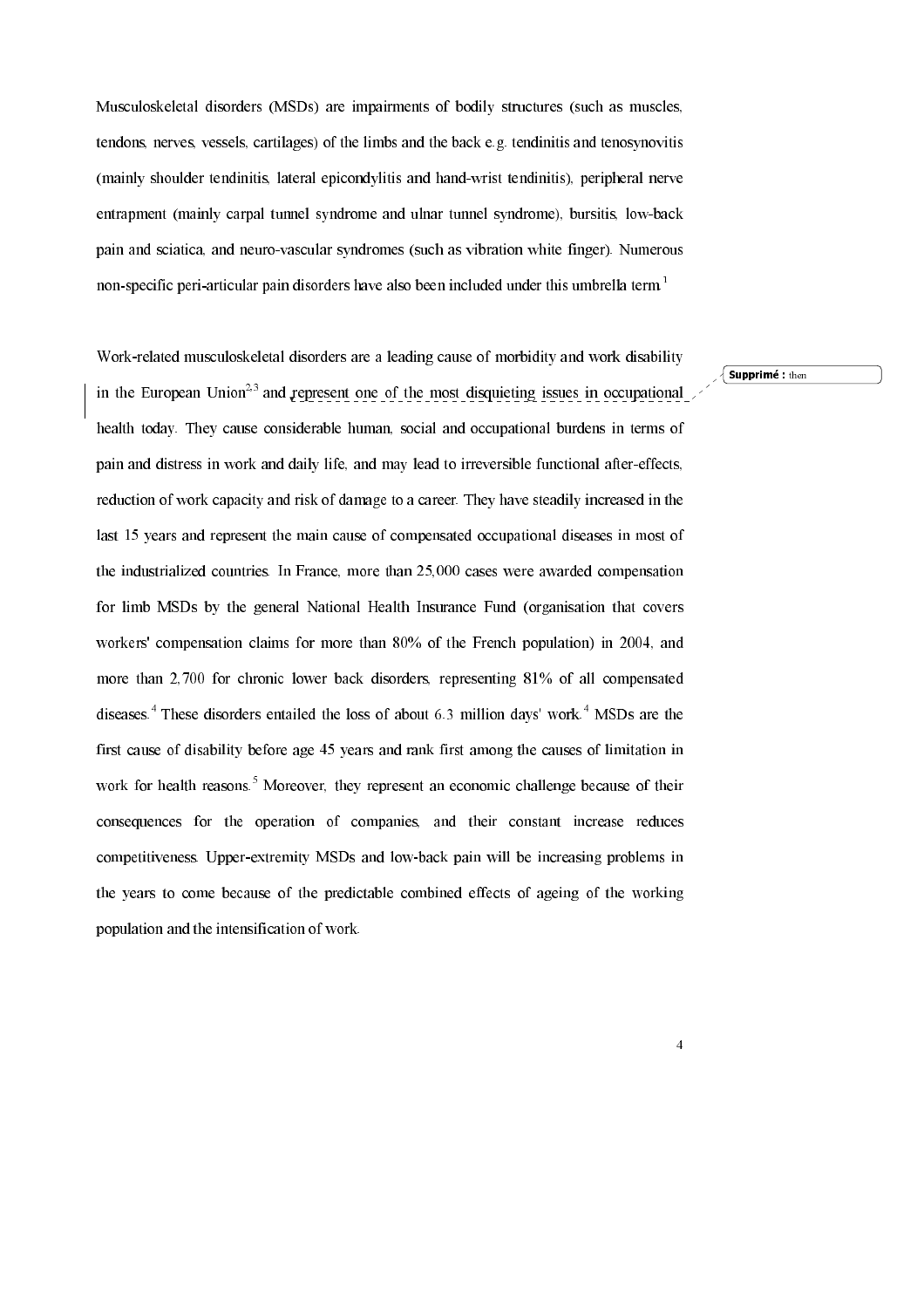The only source of information available in France to describe the current epidemic of MSDs is workers' compensation (WC) claims. However, this is known to be subject to considerable bias and to lead to underestimation of the extent of the phenomenon.<sup>6-9</sup> As emphasized, accurate surveillance data on MSDs are needed to provide a basis for monitoring changes to target industries for additional prevention and regulatory actions over time.<sup>10</sup> The Occupational Health Department of the French Institute for Public Health Surveillance (DST-InVS) therefore implemented a pilot epidemiological surveillance of MSD program in the Pays de la Loire region in 2002.

The aims of this program are: (i) to estimate the incidence and prevalence rates of the main MSDs in the general population of a French region and their time trends according to age, gender, economic sector and occupation; (ii) to assess the levels of the main occupational exposures; (iii) to determine the contribution of work-related physical and psychosocial risk factors to their development: (iv) to estimate the extent of under-declaration of work-related diseases (WRD) as compensatable occupational diseases; and (v) to assess the feasibility of  $\sim$ such a system of surveillance before its extension to other regions in France. The program relies on 3 main components which were designed to provide a comprehensive view of the situation of the MSD epidemic in relation to work. The aim of this paper is to present the general design of the program and to illustrate the type of information that each of its components can provide

 $\sqrt{\mathsf{Supprim\acute{e}}}$  : a

√ Supprimé : ¶

 $\overline{5}$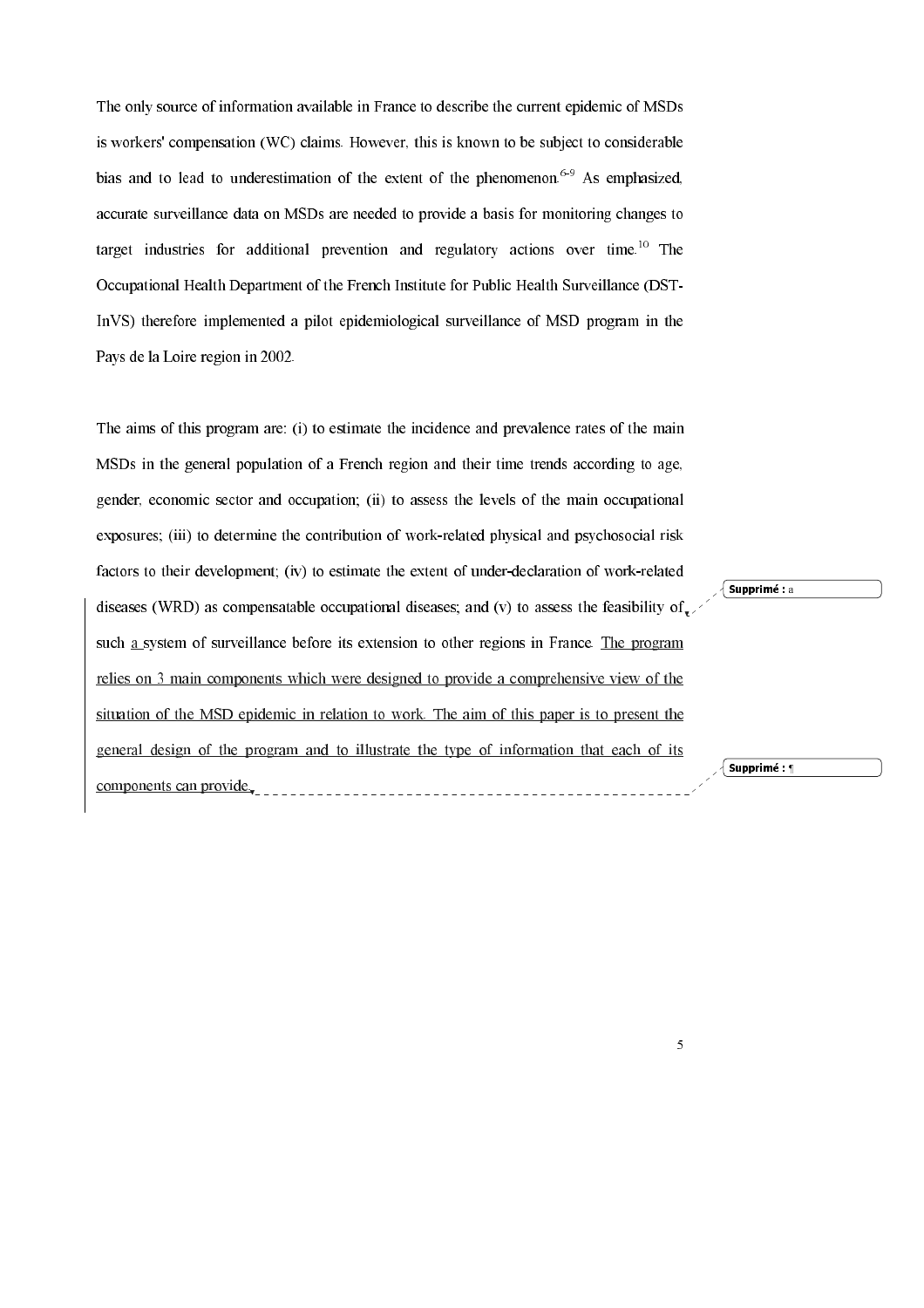### **METHODS**

This program combines 3 main components: (i) epidemiological surveillance of sentinel health events in the general population; carpal tunnel syndrome, the most commonly reported nerve entrapment syndrome, was chosen as the sentinel event for upper limb MSDs and sciatica with herniated disk as the sentinel event for back pain; (ii) epidemiological surveillance of the main upper-limb MSDs and their risk factors in the workplace: and (iii) registration of notification data on compensation claims for work-related diseases related to MSDs. The program was set up in the Pays de la Loire region (Loire Valley area, West Central France, 3,305,000 inhabitants and 1,247,839 wage-earning workers in 2002). This region represents 5.5% of the French population and 5.6% of the French working population. Its socioeconomic structure is diversified and close to that of the whole of France.<sup>11</sup>

# Epidemiological surveillance of sentinel health events in the general population

Carpal tunnel syndrome (CTS) results from a compression of the median nerve at the wrist. It constitutes a major proportion of all registered and/or compensated work-related diseases in many countries. In France, nearly 40% of workers' compensation claims for limb MSDs in 2004 were for CTS, a higher proportion than for shoulder and elbow disorders. CTS occupational risk factors are well-established: highly repetitive work, force, combination of repetitive movements and force, extreme wrist postures and vibration. The purpose of this epidemiological approach was to assess the incidence of CTS according to age, gender, economic sector and occupation. This system of epidemiological surveillance of CTS was tested in the general population of Maine & Loire (one of the five "Departements" of the Pays de la Loire Region; 1.2% of the French population), aged 20-59 [193,802 men (49.9%) and 194.276 women (50.1%)].<sup>11</sup>The methods were recently reported in detail.<sup>12</sup> Incident cases of CTS occurring in residents of Maine & Loire were included prospectively by the four





Supprimé : and computer use

Supprimé:

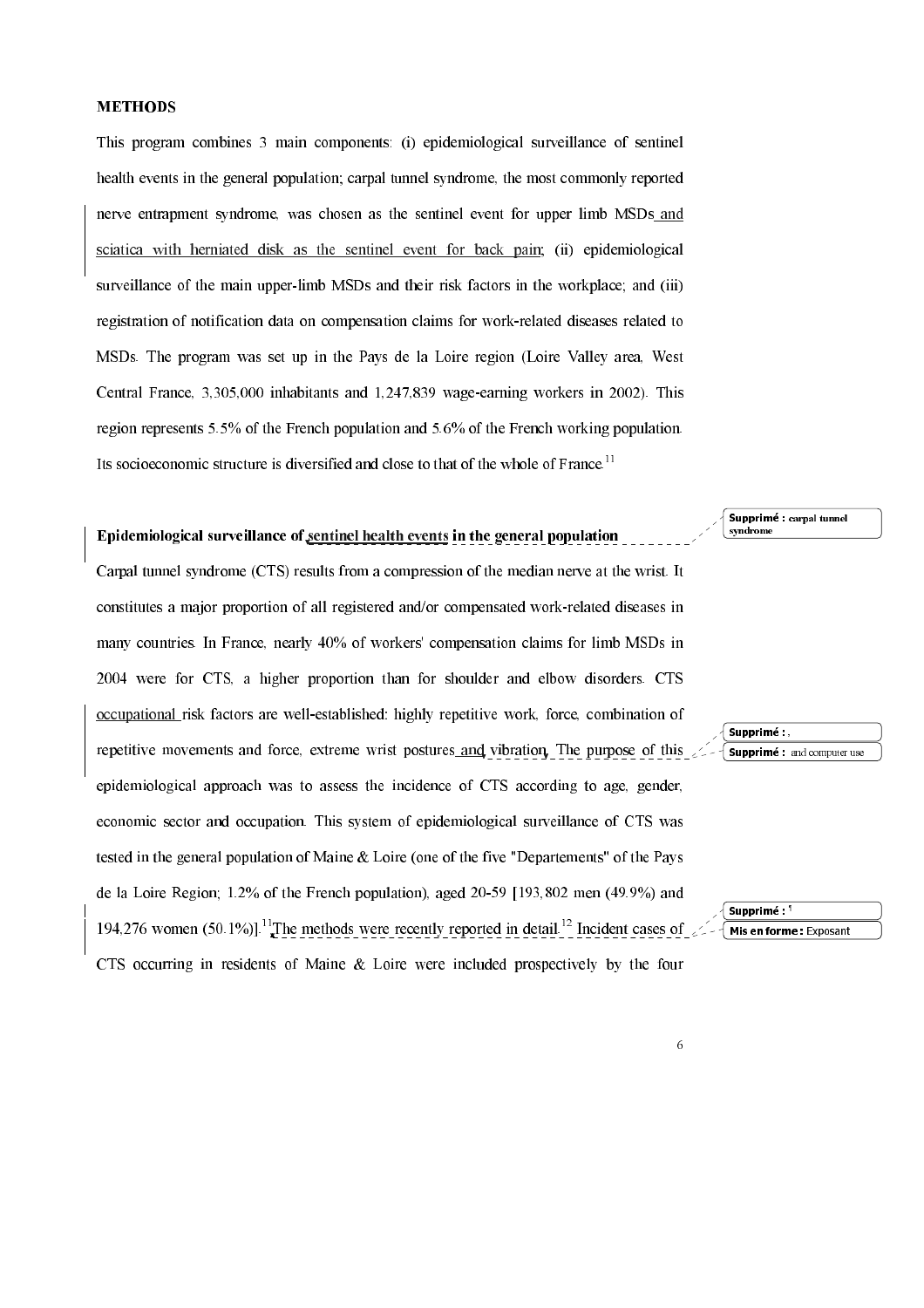electrodiagnostic (EDX) centers of Maine & Loire from 2002 to 2004. All cases were defined by both clinical and electromyographical criteria and the diagnosis was established by physicians specialized in EDX techniques. The clinical criteria were the classic/probable symptoms according to Katz et al.  $(1990)^{15}$ ; numbress, tingling, burning, or pain in at least 2 of digits 1, 2 or 3; palm pain; wrist pain, or pain radiation proximal to the wrist were also included as symptoms for a probable CTS. Case definition agreed with consensus definitions for epidemiological surveillance of CTS and took into account the 2002 AAEM recommendations for the neurophysiological study of CTS.<sup>13,14</sup> Demographic, clinical and neurophysiological information was provided by the physicians. A questionnaire was then mailed to each patient. Information was collected on medical and surgical history (obesity, diabetes mellitus, thyroid disease, gynecological history, upper limb MSDs) and employment during the 5 past years (economic sector and occupation). The final response rate to the questionnaire was 97%.

Incidence rates were estimated per patient (bilateral CTS counting as one case). The date of the electrophysiological examination was used as the date of diagnosis. Age- and genderspecific incidence rates were estimated by dividing the number of subjects suffering from CTS by the number of persons of the same age and gender in the general population according to the 1999 census.<sup>11</sup> The standardized incidence ratios (SIRs), as estimations of age-adjusted relative risks associated with an economic sector or an occupation, were calculated separately for each gender, using all economic sectors or occupations of the whole sample as reference. The age-adjusted relative risks (RR) of CTS according to industry sectors and occupation categories were computed using the Mantel-Haenszel method with the whole sample of subjects included in the study as reference, whether they were employed during the last 5 years or not. The attributable fractions of CTS among those employed in a certain economic sector or occupation category or subcategory (AFE [%]) were computed to

 $\overline{7}$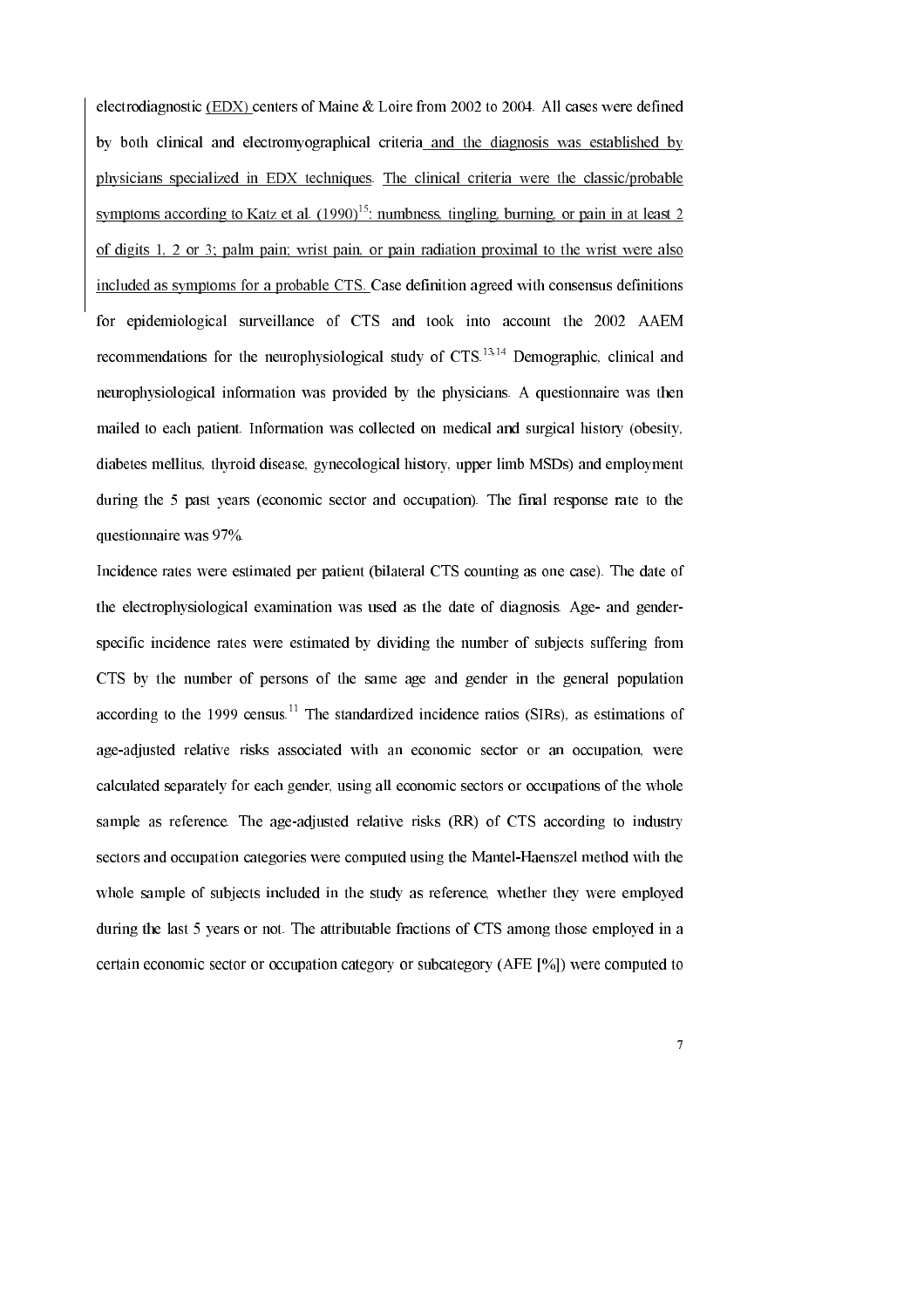estimate the proportion of CTS cases attributable to work in the economic sectors and occupations at high risk (when at least 5 cases of CTS occurred) using the following formula:  $AFE = (RR - 1)/RR^{16}$ 

The methods and results from the surveillance of sciatica will be published in the near future.

### Epidemiological surveillance of upper-extremity MSDs in the working population

Occupational medicine is a medical speciality in France, and occupational physicians (OPs) receive four years specialist training. Their tasks include monitoring work exposure and performing annual health examinations, which are compulsory for all wage-earning workers. Most of the 7,000 currently practicing OPs work simultaneously across many companies and industries of the private sector which employs about 70% of France's 25 million labor force. The self-employed, civil servants, and public sector employees (such as Education sector employees) benefit from different occupational medicine arrangements.

To provide data comparable with other European countries, our surveillance protocol used the recommendations of a Criteria Document for evaluating the work relatedness of upperextremity MSDs, published in 2001 by a group of experts (referred to as the Criteria Document in the remainder of the article).<sup>17</sup> The aim of the surveillance system is to estimate prevalence rates of MSDs and their risk factors in the regional workforce according to age, gender, economic sector and occupation.

The methods were recently reported in detail.<sup>18</sup> Briefly, the design was based on a network of occupational physicians (OPs). All OPs who practised in this region were invited to participate, and 80 of them (17.4% of the region OPs) volunteered to take part in the study. Subjects were randomly selected from workers undergoing a regularly-scheduled annual health examination. The presence of non-specific musculoskeletal symptoms of the upper

 $\overline{\mathbf{8}}$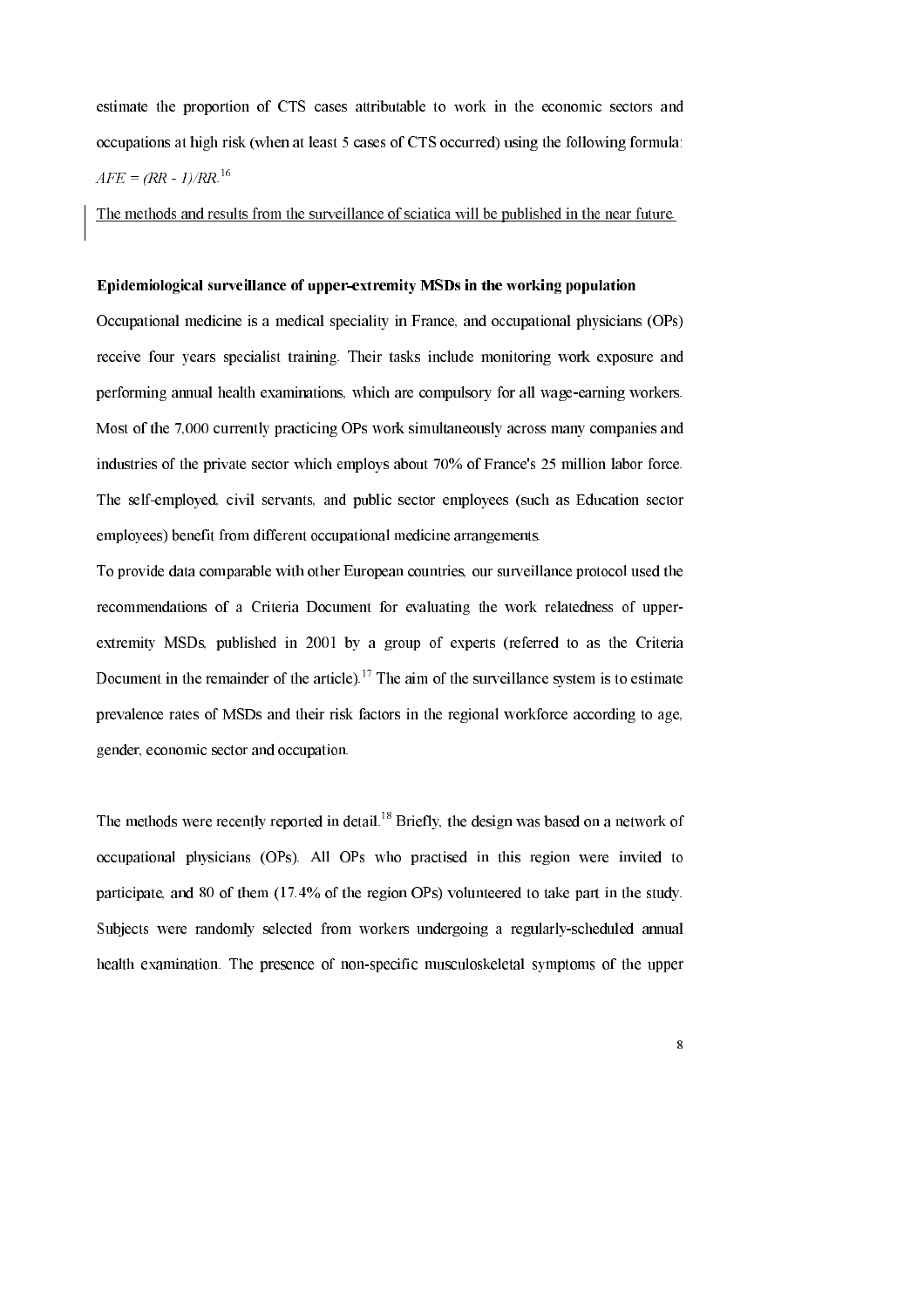limbs during the preceding 12 months and the preceding 7 days was identified using the Nordic questionnaire.<sup>19</sup> If symptoms had occurred during the last 12 months, a physical examination was performed by the physician using a standardized clinical procedure described in the Criteria Document for rotator cuff syndrome, lateral epicondylitis, ulnar tunnel syndrome, carpal tunnel syndrome, de Quervain's disease, and flexor-extensor peritendinitis or tenosynovitis of the forearm-wrist region. The final study population comprised 3,710 workers (2,162 men and 1,548 women), working primarily in manufacturing industries  $(33\%)$ , service industries  $(25\%)$  or trade  $(13\%)$ , randomly included between April 2002 and April 2005. Women were slightly underrepresented in the sample (42% vs. 47% in the region). Overall, the distribution of economic sectors and occupations in the study sample was close to that of the regional workforce. Health status was assessed by a self-administered questionnaire and physical examination, and occupational risk factors were assessed by the same questionnaire. Exposure scores were computed for each anatomic area by combining the risk factors taken into account by the Criteria Document.

### **Work-related diseases**

In France, compensation for an occupational disease is based on a limited number of "Tables". These Tables define the medical, technical and administrative conditions that are necessary and sufficient for the financial compensation of an occupational disease. Another category comprises "work-related diseases" (WRD) defined as diseases considered by the physician to be of occupational origin but not compensatable. The notification of putative WRD is an obligation for all physicians in order to update the Tables of occupational diseases. However, physicians seldom notify the diseases they believe to be linked to work conditions or occupational exposure. <sup>20</sup> Moreover, these notifications were not used for epidemiological surveillance due to the lack of information on the source population. The

 $\overline{9}$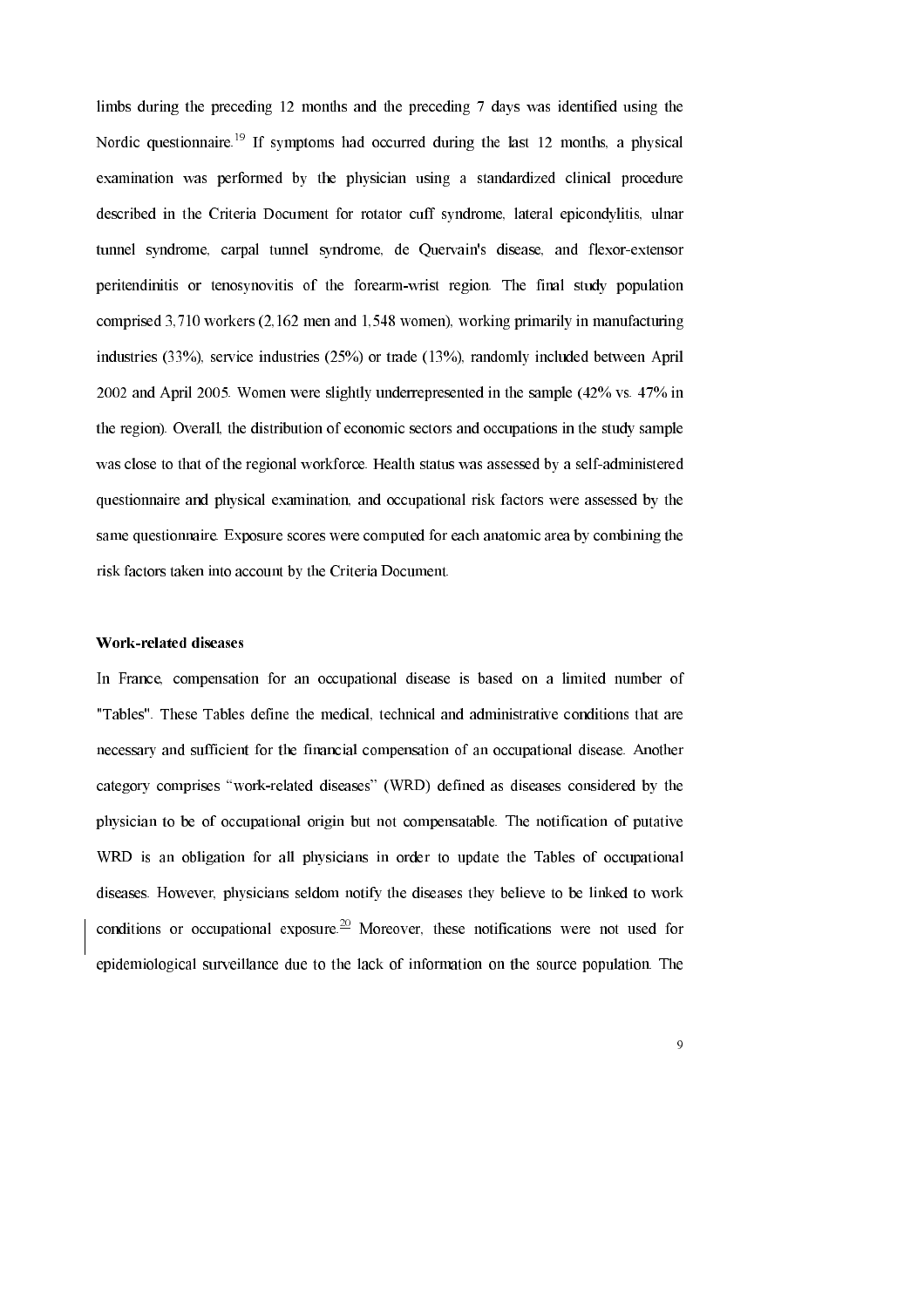purpose of this part of the program was to estimate the prevalence of WRD in the working population according to age, gender and economic sector, and to assess the extent of underdeclaration of WRD as a compensatable occupational disease.

A pilot registration system based on one week surveys repeated over 3 periods of six months was implemented in 2003 in the Pays de Loire region with the co-operation of a network of OPs. All OPs who practised in this region were invited to participate. The OPs notified the WRD they observed during the compulsory annual workers' consultations for each one week survey. In order to estimate prevalence rates, we also collected data on age, gender and economic sector for all the workers seen by the same OPs during the same period. Nearly half of the region's OPs volunteered to take part in the pilot stage (about 30% of the region's OPs participated in each of the three week surveys). They were representative of the region's OPs in terms of economic sectors covered and were responsible for 339,485 workers in all in 2003 (about a quarter of all salaried workers in the region).

In all components of the program, economic sector and occupation were coded using the French Activities Nomenclature "Nomenclature des Activités Françaises" (NAF codes) and the "Profession et Catégorie Sociale", the French classification of occupations (PCS codes).<sup>21,22</sup>

Ethical approval for the program was provided by the French National Commission for Information Processing & Civil Liberties.

# **RESULTS**

Since the beginning of this program of epidemiological surveillance, several analyses have been performed both for surveillance purposes and to provide information for the public and for health authorities. We present here some results from each component of the program,

 $\frac{1}{2}$  Supprimé : summarize

Supprimé :

Supprimé: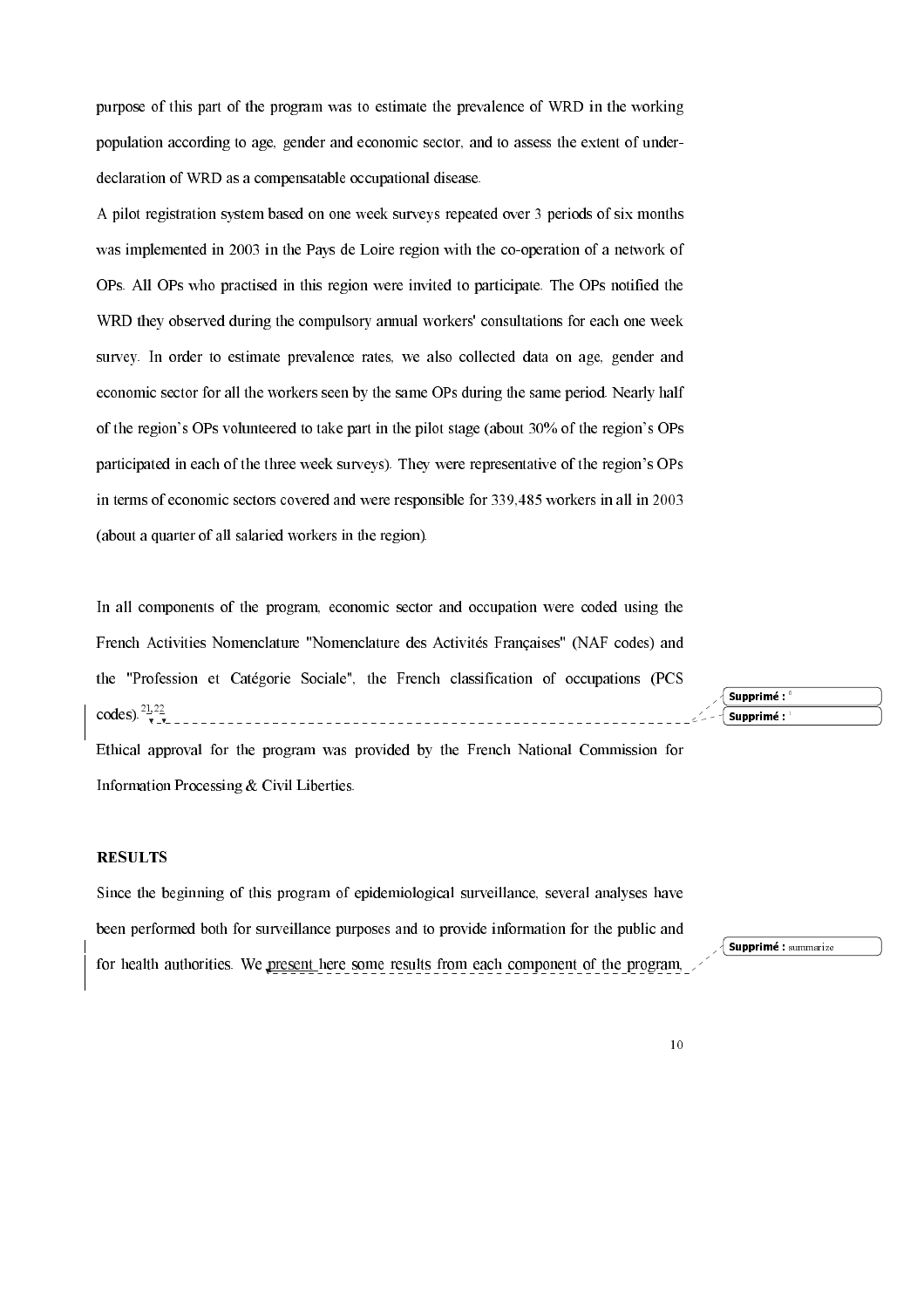Supprimé : or in press

Supprimé : Supprimé :

(Rovaume-Uni)

including some already published, to illustrate its contribution to epidemiological surveillance and research  $\frac{23}{7}$   $\frac{27.29}{7}$ 

Supprimé : Supprimé :

Mis en forme: Anglais

# Incidence of CTS in Maine & Loire

A total of 1,168 incident cases (349 men and 819 women) corresponding to 1,644 wrists affected by CTS were included during the 3-year period. A few eligible patients refused to participate. The number of refusals was estimated by the physicians to be less than  $10\%$ . The crude average 12-month incidence of CTS over the 3-year period was 1.00 per 1,000 person-years aged 20-59 (0.6 in men and 1.4 in women), increasing with age ( $p < 0.001$ ) in both genders regardless of employment status.

A total of 1,135 patients completed the postal questionnaire [320 men, mean age 43.3 (SD 9.5), and 815 women, mean age 44.9 (SD 9.4)]: most of them were working at the time of diagnosis  $(81\% \text{ of men and } 66\% \text{ of women})$ , and  $92.1\%$  (96.9% of men and 90.2% of women) had worked in the last 5 years. The unemployed persons comprised subjects who had never worked, mainly women and long-term unemployed persons. The crude mean incidence rate of CTS per 1,000 person-years was higher in employed persons than in those unemployed in the year of diagnosis [0.6 vs. 0.3 of men and 1.7 vs. 0.8 of women (both  $p \le 0.001$ )].

SIRs varied between activity sectors (Table 1). Working in the quarrying industry (mainly sand, stone and clay in the Pays de la Loire region), manufacturing (basic metals; manufacture of metal products; motor vehicles; furniture; wood and wood products, food and beverages industries) and construction was associated with an excess of risk in men. Working in agriculture, manufacturing (manufacture of motor vehicles, electrical equipment, chemical industries, food and beverages industries), services (hotels and restaurants, health and social work) and retail trade was associated with an excess of risk in women.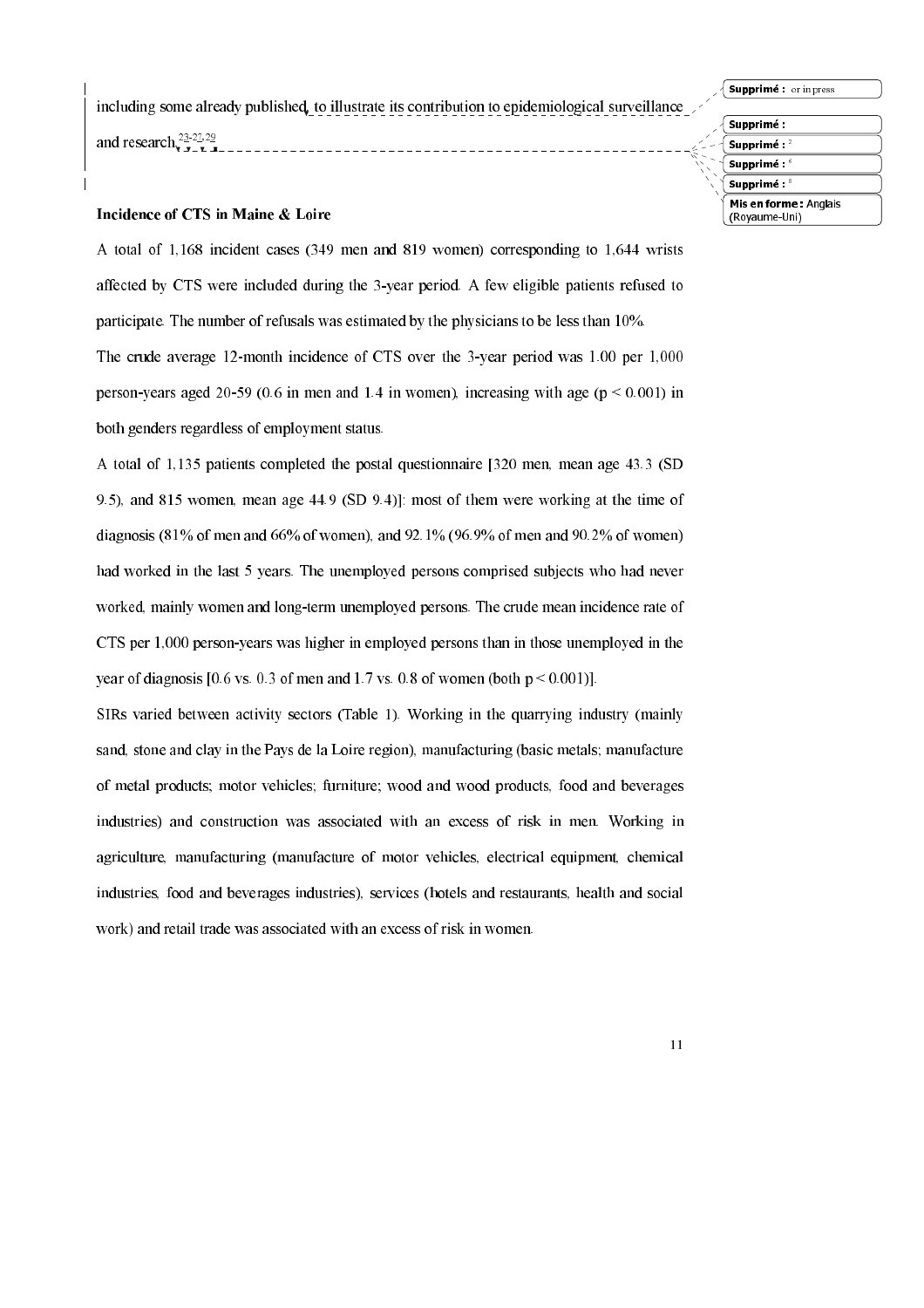|  | <b>Table 1</b> Standardized Incidence Ratios (SIR) of CTS according to economic sector (number of observed incident cases $>$ 5) |  |  |  |  |
|--|----------------------------------------------------------------------------------------------------------------------------------|--|--|--|--|
|--|----------------------------------------------------------------------------------------------------------------------------------|--|--|--|--|

|                                                                                                                                  |                | Men            |                        |              | Women               |                        |
|----------------------------------------------------------------------------------------------------------------------------------|----------------|----------------|------------------------|--------------|---------------------|------------------------|
| Economic sector (French classification NAF)                                                                                      | O              | Ε              | <b>SIR</b><br>(95% CI) | $\circ$      | Ε                   | <b>SIR</b><br>(95% CI) |
| A. Agriculture, hunting, forestry and fishing (NAF $01 \rightarrow 05$ )                                                         | 35             | 29.8           | $1.2$ [0.8-1.6]        | 80           | 38.2                | 2.1 [1.7.2.6]          |
| Agriculture (NAF 01)                                                                                                             | 34             | 29.2           | $1.2$ [0.8-1.6]        | 80           | 38.0                | 2.1 [1.72.6]           |
| C. Mining and quarrying (stone, sand and clay) (NAF $10 \rightarrow 14$ )                                                        | 6              | $1.1$          | 53 [19-116]            | 0            | $\alpha$            | $\bar{\phantom{a}}$    |
| D. Manufacturing industries (NAF 15 $\rightarrow$ 37)                                                                            | 105            | 69.5           | 15 [1.2 1.8]           | 164          | 949                 | 17[1520]               |
| Food and drink in dustry (NAF 15)                                                                                                | 22             | 10.4           | 2.1 [1.3-3.2]          | 38           | 14.9                | $2.5$ [1.8-3.5]        |
| Garment in dustry (NAF 18)                                                                                                       | $\mathbf{I}$   | $\bullet$      |                        | 13           | 10.9                | $1.2$ [ 0.6 2.0]       |
| Shoe and leather in dustry (NAF 19)                                                                                              | $\mathbf{1}$   | 5.8            | $1.9$ [0.9-3.4]        | 30           | 22.6                | $1.3$ [0.9-1.9]        |
| Manufacture of wood and wood products (NAF 20)                                                                                   | 6              | 2.1            | $2.9$ [1.1-6.3]        | $\mathbf{I}$ |                     |                        |
| Manufacture of pulp, paper and paper products (NAF 21)                                                                           | $\mathbf{I}$   | $\bullet$      | $\bullet$              | $\mathbf{I}$ | $\bullet$           | $\blacksquare$         |
| Publishing, printing and reproduction of recorded media (NAF<br>22)                                                              | 2              | ×              | $\bullet$              | 5            | 3.1                 | $1.6$ [0.5 3.8]        |
| Chemical industry (NAF 24)                                                                                                       | 2              | $\bullet$      |                        | 12           | 3.4                 | $3.5[1.8-6.1]$         |
| Manufacture of rubber and plastic products (NAF 25)                                                                              | 5              | 8.8            | $0.6$ [0.2-1.3]        | 6            | 4.7                 | 1.3 [0.5 2.8]          |
| Manufacture of other non metallic mineral products (NAF 26)                                                                      | 0              | $\blacksquare$ | $\ddot{\phantom{a}}$   | 0            | ÷.                  | ä.                     |
| Manufacture of basic metals (NAF 27)                                                                                             | 6              | $1.1$          | 5.6 [2.1-12.3]         | 3            | $\hat{\mathbf{r}}$  |                        |
| Manufacture of fabricated metal products (NAF 28)                                                                                | 15             | 8.5            | 18 [1029]              | 7            | 3.9                 | $1.8$ [0.7-3.7]        |
| Manufacture of machinery and equipment n e.c. (NAF 29)                                                                           | 7              | 7.1            | $1.0$ [0.4 2.0]        | 0            |                     |                        |
| Manufacture of electrical and optical equipment (NAF<br>$30 \rightarrow 33$                                                      | 8              | 9.1            | $0.9$ [0.4-1.7]        | 23           | 14.0                | 16[102.5]              |
| Manufacture of motor vehicles (NAF 34)                                                                                           | 10             | 2.8            | 36 [1766]              | 12           | 2.8                 | 43 [2.2.7.5]           |
| Manufacture of other transport equipment (NAF 35)                                                                                | 0              | $\bullet$      | $\hat{\mathbf{r}}$     | 0            | $\alpha$            | ä,                     |
| Manufacture of furniture and wood industries (NAF 36)                                                                            | 9              | 3.9            | $2.3$ [1.1-4.4]        | 9            | 4.9                 | $1.8$ [0.8 3.5]        |
| Recycling (NAF37)                                                                                                                | 0              | $\bullet$      |                        | $\mathbf{I}$ | $\bullet$           |                        |
| E. Electricity, gas and water supply (NAF 40-41)                                                                                 | 4              | $\bullet$      |                        | $\mathbf{I}$ | $\bar{\phantom{a}}$ |                        |
| F. Construction (NAF 45)                                                                                                         | 63             | 277            | 23 [1829]              | 6            | 6.4                 | $0.9$ [0.3-2.0]        |
| Wholesale and retail trade, repair of motor vehicles,<br>motorcycles and personal and household goods (NAF $50 \rightarrow 52$ ) | 22             | 33.7           | $0.7$ [0.4-1.0]        | 79           | 58.2                | $1.4$ [1.1-1.7]        |
| Sale, maintenance and repair of motor vehicles and<br>motorcycles (NAF 50)                                                       | 6              | 7.2            | $0.8$ [0.3 1.8]        | 8            | 5.0                 | $1.6$ [0.7-3.2]        |
| Wholesale trade (NAF 51)                                                                                                         | 6              | 14.5           | $0.4$ [0.2 0.9]        | 5            | 14.0                | $0.4$ [0.1-0.8]        |
| Retail trade; repair of personal and household goods (NAF 52)                                                                    | 10             | 12.0           | $0.8$ [0.4 1.5]        | 66           | 393                 | 17[1321]               |
| H. Hotels and restaurants (NAF 55)                                                                                               | $\overline{4}$ | $\bullet$      |                        | 26           | 15.8                | $1.6$ [1.1-2.4]        |
| I. Transport, storage and communication (NAF $60 \rightarrow 64$ )                                                               | 16             | 16.0           | $1.0$ [0.6 1.6]        | 13           | 13.0                | 1.0 [0.5 1.7]          |
| Landtransport (NAF 60)                                                                                                           | 6              | 8.5            | $0.7$ [0.3-1.5]        | 2            | $\blacksquare$      | ä,                     |
| Auxiliary transport activities (NAF 63)                                                                                          | 2              | $\bullet$      |                        | 3            | $\bullet$           |                        |
| Post and telecommunications (NAF 64)                                                                                             | 8              | 5.3            | $1.5$ [0.7-3.0]        | 8            | 8.6                 | 0.9 [0.41.8]           |
| J. Financial intermediation, insurance and pension funding<br>(NAF $65 \rightarrow 67$ )                                         | 0              | $\bullet$      |                        | 15           | 16.6                | $0.9$ [ 0.5 - 1.5 ]    |
| Insurance and pension funding, except compulsory social<br>security (NAF 66)                                                     | 0              |                |                        | 7            | 4.1                 | $1.7$ [0.7-3.5]        |
| K. Real estate, renting and business activities (NAF $70 \rightarrow 74$ )                                                       | 6              | 22.7           | $0.3$ [0.1-0.6]        | 33           | 36.3                | 0.9[0.61.3]            |
| Other business activities (legal accounting, advertising)<br>(NAF 74)                                                            | 5              | 16.3           | $0.3$ [0.1-0.7]        | 25           | 27.3                | $0.9$ [0.6 1.4]        |
| L. Public administration, compulsory social security (NAF 75)                                                                    | 17             | 19.7           | $0.9$ [0.5-1.4]        | 39           | 51.8                | $0.8$ [ 0.5 - 1.0]     |
| M. Education (NAF 80)                                                                                                            | 10             | 15.0           | $0.7$ [0.3-1.2]        | 62           | 65.9                | 0.9 [0.7 1.2]          |
| N. Health and social work (NAF 85)                                                                                               | 10             | 12.7           | $0.8$ [0.4 1.5]        | 164          | 115.8               | $1.4$ [1.2-1.7]        |
| O. Social and personal service activities (NAF $90 \rightarrow 93$ )                                                             | 7              | 7.8            | $0.9$ [0.4 1.8]        | 25           | 23.5                | $1.1$ [0.7 1.6]        |
| P. Household activities (NAF 95)                                                                                                 | 0              | $\bullet$      | $\bullet$              | 19           | 16.4                | $1.2$ [0.7-1.8]        |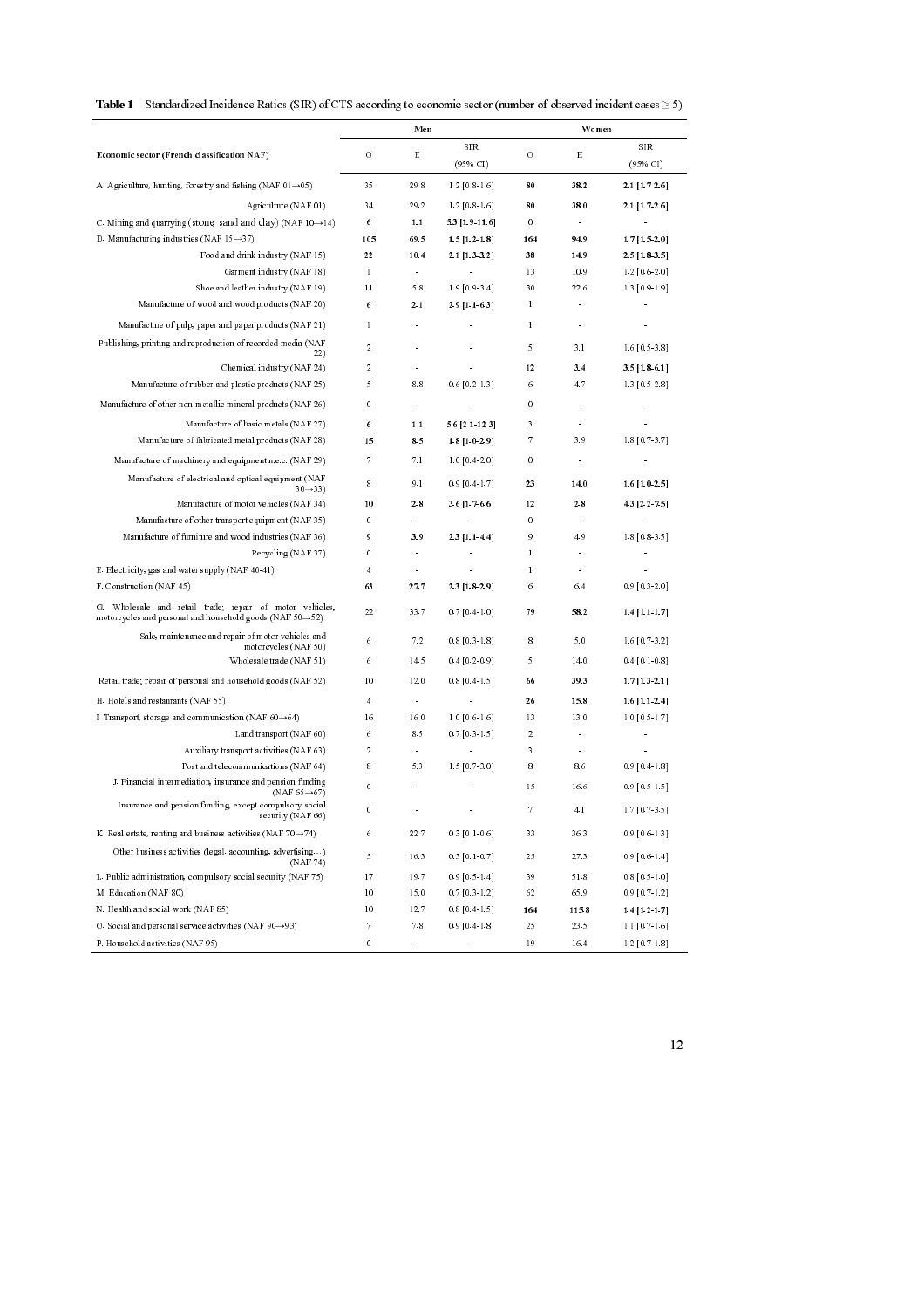In terms of occupation categories (Table 2), the workers affected by CTS belonged mainly to lower grade white collar and blue collar categories: material handlers, unskilled industrial, craft and agricultural workers of both genders; skilled craft workers in male workers; the categories for female workers were mainly trade and commerce employees (cashiers, food sales employees, self-service store employees), personal services employees (restaurant or café waitresses, hairdressers, domestic cleaners, child care workers), government executives and service workers (nursing auxiliaries, school cleaners, hospital cleaners).

Table 2 Standardized Incidence Ratios (SIR) of CTS according to occupation (French classification PCS) (Number of observed incident cases  $\geq 5$ )

| Women                                                                                                                                                                                                                                                 | Observed | <b>Expected</b> | SIR (95% CI)         |
|-------------------------------------------------------------------------------------------------------------------------------------------------------------------------------------------------------------------------------------------------------|----------|-----------------|----------------------|
| 1. Farmers (PCS $11 \rightarrow 13$ )                                                                                                                                                                                                                 | 19       | 21.8            | $0.9$ [ 0.5 - 1.4]   |
| 2. Craftsmen, salesmen, employers (PCS $21 \rightarrow 23$ )                                                                                                                                                                                          | 10       | 24.2            | $0.4$ [ 0.2 - 0.8]   |
| 3. Managers and professionals (PCS $31\rightarrow38$ )                                                                                                                                                                                                | 23       | 38.5            | $0.6$ [ 0.4 $-0.9$ ] |
| Teaching associate professionals, health and social work intermediate<br>4.<br>occupations, administrative intermediate occupations of public and private<br>companies, technicians and associate professionals, supervisors (PCS $42\rightarrow48$ ) | 64       | 115.0           | $0.6$ [ 0.4 $-0.7$ ] |
| 5. Employees and clerks (PCS 52 $\rightarrow$ 56)                                                                                                                                                                                                     | 384      | 252.1           | 1.5 [1.4 1.7]        |
| Government executive officials and services workers (PCS 52)                                                                                                                                                                                          | 141      | 90.3            | 1.6 [1.3 1.8]        |
| Government executive officials (PCS 5215)                                                                                                                                                                                                             | 10       | 3.4             | 2.9 [1.4 5.4]        |
| Nursing Auxiliaries (PCS 5221)                                                                                                                                                                                                                        | 38       | 18.2            | 2.1 [1.5 2.9]        |
| School cleaners and related cleaners (PCS 5216)                                                                                                                                                                                                       | 26       | 13.3            | 2.0 [1.3 2.9]        |
| Hospital cleaners (PCS 5222)                                                                                                                                                                                                                          | 32       | 18.2            | 1.8 [1.2 2.5]        |
| Trade and commerce employees (PCS 55)                                                                                                                                                                                                                 | 61       | 23.0            | 2.7 [2.0 3.4]        |
| Shop cashiers (PCS 5519)                                                                                                                                                                                                                              | 18       | 4.4             | 4.1 [2.4 6.5]        |
| Food sales employees (PCS 5512)                                                                                                                                                                                                                       | 12       | 5.0             | 2.4 [1.2 4.2]        |
| Self service store employees (PCS 5518)                                                                                                                                                                                                               | 11       | 4.6             | 2.4 [1.2 4.2]        |
| Personal services employees (PCS 56)                                                                                                                                                                                                                  | 117      | 69.1            | $1.7$ [1.4 2.0]      |
| Restaurant or café waitresses (PCS 5611)                                                                                                                                                                                                              | 16       | 5.2             | 3.1 [1.7 5.0]        |
| Hairdressers (PCS 5622)                                                                                                                                                                                                                               | 6        | 2.0             | $3.0$ [1.1 6.5]      |
| Child care workers (PCS 5631)                                                                                                                                                                                                                         | 64       | 41.9            | $1.5$ [1.2 $2.0$ ]   |
| 6. Skilled and unskilled workers (PCS $62\rightarrow69$ )                                                                                                                                                                                             | 234      | 102.6           | 2.3 [2.0 2.6]        |
| Material handlers and related equipment workers (PCS 65)                                                                                                                                                                                              | 11       | 1.8             | 6.2 [3.1 11.1]       |
| Storekeeper (PCS 6515)                                                                                                                                                                                                                                | 8        | 1.5             | 5.2 [2.2 10.2]       |
| Unskilled industrial workers (PCS 67)                                                                                                                                                                                                                 | 129      | 43.3            | 3.0 [2.5 3.5]        |
| Agricultural and food industries (PCS 6754)                                                                                                                                                                                                           | 24       | 3.6             | 6.7 [4.3 10.0]       |
| Sorting packaging and dispatch (PCS 6793)                                                                                                                                                                                                             | 23       | 3.3             | 7.0 [4.4 10.5]       |
| Mechanical machinery assemblers (PCS 6723)                                                                                                                                                                                                            | 13       | 2.1             | 6.1 [3.3 10.5]       |
| Electrical and electronic equipment assemblers (PCS 6711)                                                                                                                                                                                             | 14       | 4.6             | 3.1 [1.7 5.2]        |
| Clothing industry (PCS 6772)                                                                                                                                                                                                                          | 12       | 5.2             | 2.3 [1.2 4.0]        |
| Shoe and leather work (PCS 6773)                                                                                                                                                                                                                      | 19       | 11.0            | $1.7$ [1.0 2.7]      |
| Unskilled craft workers (PCS 68)                                                                                                                                                                                                                      | 23       | 12.6            | 1.8 [1.2.2.7]        |
| Cleaners (PCS 6891)                                                                                                                                                                                                                                   | 19       | 9.3             | 2.0 [1.2.3.2]        |
| Unskilled agricultural workers (PCS 69)                                                                                                                                                                                                               | 48       | 12.4            | 3.9 [2.9 5.1]        |
| Orchard and vineyard (PCS 6914)                                                                                                                                                                                                                       | 17       | 2.5             | 6.9 [4.0 11.1]       |
| Breeding (PCS 6912)                                                                                                                                                                                                                                   | 7        | 1.3             | 5.2 [2.1 10.8]       |

<sup>13</sup>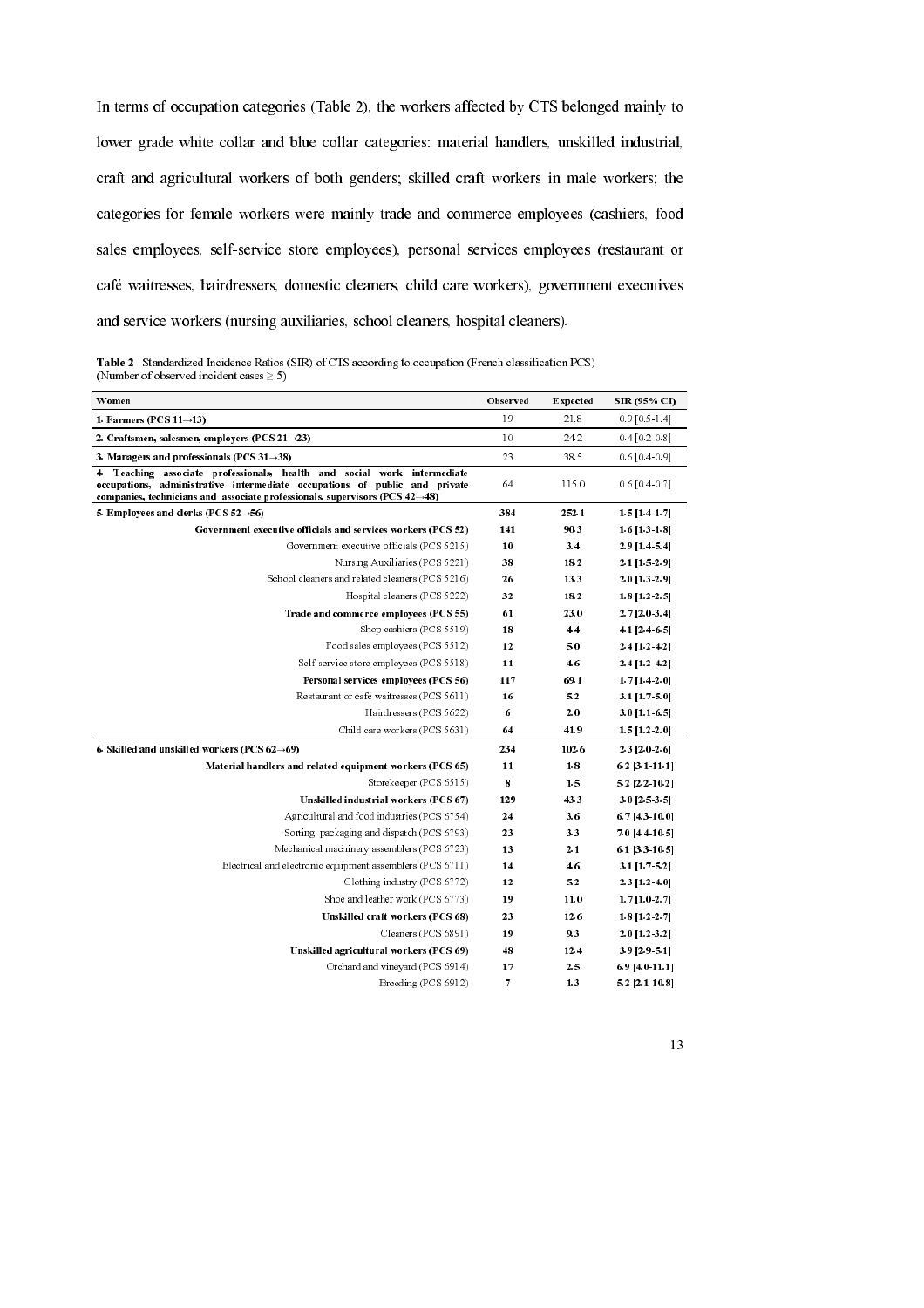| Growing of vegetables, horticultural specialities (PCS 6913)                                                                                                                                                                                       | 24       | 6.6      | 3.6 [2.3 5.4]      |
|----------------------------------------------------------------------------------------------------------------------------------------------------------------------------------------------------------------------------------------------------|----------|----------|--------------------|
| Men                                                                                                                                                                                                                                                | Observed | Expected | SIR (95% CI)       |
| 1. Farmers (PCS $11\rightarrow13$ )                                                                                                                                                                                                                | 14       | 18.5     | $0.8$ [0.4 1.3]    |
| 2. Craftsmen, salesmen, employers (PCS $21\rightarrow23$ )                                                                                                                                                                                         | 13       | 25.3     | $0.5$ [0.3-0.9]    |
| 3. Managers and professionals (PCS $31\rightarrow38$ )                                                                                                                                                                                             | 17       | 34.8     | $0.5$ [0.3 0.8]    |
| 4. Teaching associate professionals, health and social work intermediate<br>occupations, administrative intermediate occupations of public and private<br>companies, technicians and associate professionals, supervisors (PCS $42\rightarrow48$ ) | 29       | 57.2     | $0.5$ [0.3-0.7]    |
| 5. Employees and clerks (PCS 52 $\rightarrow$ 56)                                                                                                                                                                                                  | 24       | 24.4     | $1.0$ [ 0.6 1.5]   |
| 6. Skilled and unskilled workers (PCS $62\rightarrow69$ )                                                                                                                                                                                          | 210      | 110.0    | 1.9 [1.7 2.2]      |
| Skilled craft workers (PCS 63)                                                                                                                                                                                                                     | 55       | 25.9     | 2.1 [1.6 2.8]      |
| Plumbers (PCS 6344)                                                                                                                                                                                                                                | 5        | 1.5      | 3.3 [1.1 7.7]      |
| Gardeners (PCS 6301)                                                                                                                                                                                                                               | 6        | 1.8      | 3.3 [1.2 7.1]      |
| Bricklayers (PCS 6341)                                                                                                                                                                                                                             | 9        | 4.6      | $1.9$ [0.9 3.7]    |
| Material handlers and related equipment workers (PCS 65)                                                                                                                                                                                           | 21       | 6.1      | 3.4 [2.1 5.2]      |
| Lift truck drivers (PCS 6514)                                                                                                                                                                                                                      | 7        | 2.2      | 3.1 [1.3 6.5]      |
| Storekeeper (PCS 6515)                                                                                                                                                                                                                             | 10       | 3.4      | 2.9 [1.4 5.4]      |
| Unskilled industrial workers (PCS 67)                                                                                                                                                                                                              | 59       | 21.1     | 2.8 [2.1 3.6]      |
| Mechanical machinery assemblers (PCS 6723))                                                                                                                                                                                                        | 15       | $2.2\,$  | 6.7 [3.7 11.0]     |
| Agricultural and food industries (PCS 6754)                                                                                                                                                                                                        | 11       | 2.0      | 5.5 [2.7 9.8]      |
| Shoe and leather work (PCS 6773)                                                                                                                                                                                                                   | 6        | 2.0      | 3.0 [1.1 6.6]      |
| Unskilled craft workers (PCS 68)                                                                                                                                                                                                                   | 22       | 8.5      | 2.6 [1.6.3.9]      |
| Building construction (PCS 6841)                                                                                                                                                                                                                   | 12       | 1.7      | 7.1 [3.7 12.4]     |
| Building installation and completion (PCS 6842)                                                                                                                                                                                                    | 6        | 1.7      | 3.5 [1.3 7.6]      |
| Unskilled agricultural workers (PCS 69)                                                                                                                                                                                                            | 20       | 8.6      | $2.3$ [1.4 $3.6$ ] |
| Breeding workers (PCS 6912)                                                                                                                                                                                                                        | 4        |          |                    |
| Orchard and vineyard (PCS 6914)                                                                                                                                                                                                                    | 10       | 2.7      | $3.7$ [1.8 6.8]    |

The attributable fractions of CTS to work among exposed persons (AFE) in occupations at high risk showed that a substantial proportion of cases of CTS diagnosed in lower-grade white collar and blue collar workers were attributable to work: AFEs reached higher values in female blue collar workers (67%) and lower-grade services, sales, and clerical white collar workers  $(61\%)$ . The AFE in male blue collar workers was 76%. High AFE values were observed in agriculture  $(58\%$  for women), in manufacturing industries (from 58 to 92% for men and from 42% to 93% for women), construction (66% for men), personal service activities (66% for women), trade and commerce  $(49%$  for women) and hotels and restaurants (44% for women). $\frac{29}{9}$ 

Supprimé :  $^{12}$ 

Epidemiological surveillance of upper-extremity musculoskeletal disorders in the working population

<sup>14</sup>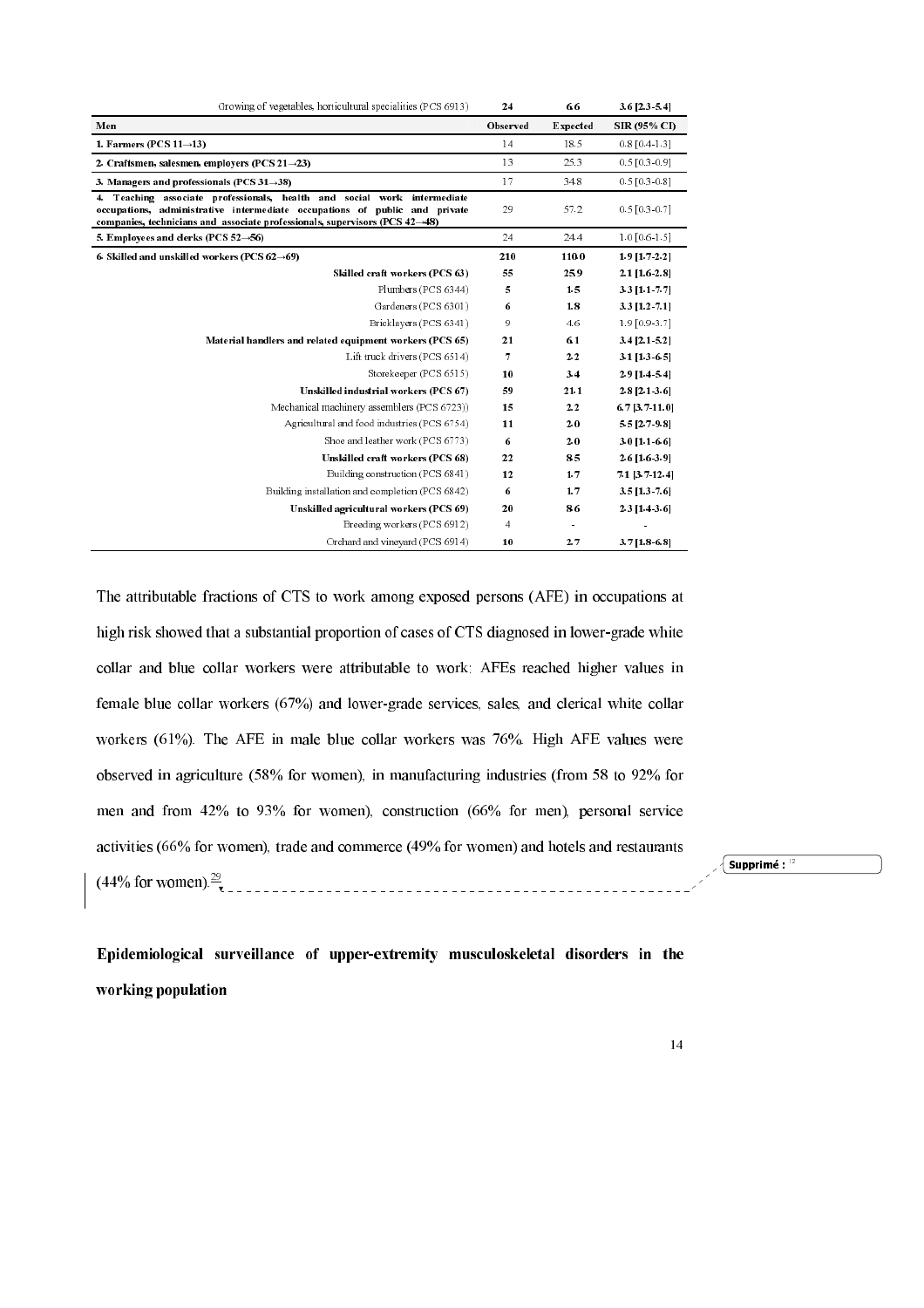Among the 3,710 workers randomly included between April 2002 and April 2005, 52% of men and 57% of women had experienced upper-extremity non-specific musculoskeletal symptoms during the preceding  $12$  months, and  $27\%$  of men and  $35\%$  of women had experienced these symptoms during the preceding week. Prevalence rates of clinicallydiagnosed MSDs were high for both genders: 645 cases were diagnosed in 521 workers. A total of  $11.2\%$  (95% confidence interval 9.9-12.6) of men and 14.8% (95% CI 13.0-16.6) of women suffered from at least 1 of the 6 main upper-extremity MSDs. The most frequent disorder was rotator cuff syndrome  $[6.6\% (95\% \text{ CI } 5.6-7.6)$  in men and 8.5% (95% CI 7.1-9.9) in women], followed by CTS [2.4% (95% CI 1.8-3.0) in men and  $4.0\%$  (95% CI 3.0-5.0) in women] and lateral epicondylitis [2.4% (95% CI 1.8-3.0) in men and 2.5% (95% CI 1.7-3.3) in women]. Prevalence rates of the three other MSDs were lower  $($  < 1%, except 2.1%  $[1.4-2.8]$  in women for De Quervain's disease). Prevalence rates increased with age for both genders, even after adjustment on seniority ( $p < 0.001$ ). After age 50, 18% of men and 22% of women suffered from at least one MSD and 4% of men and 4% of women from at least two MSDs.

Prevalence rates of MSDs varied between economic sectors (Table 3). In men, prevalence rates were highest in the automotive industries [NAF code: 34], manufactured metal products [28], public administration  $[75]$ , electrical and optical equipment  $[30-33]$ , machine and equipment industries  $[29]$ , rubber and plastic product industries  $[25]$ . In women, the highest prevalence rates were found in agriculture, several manufacturing industries (rubber and plastic industries  $[25]$ , paper industry  $[21]$ , garment industry  $[18]$ , machine and equipment industry  $[29]$ , furniture and wood industries  $[36]$ ), and also in public administration  $[75]$ , post and telecommunications  $[64]$  and hotels and restaurants  $[55]$ .

Table 3 Sex-specific prevalence rates of at least 1 clinically diagnosed upper limb MSD according to the economic sector of employment

|                                             | <b>MSD</b><br>ାଜଗଙ | Men              |      | Women |      |
|---------------------------------------------|--------------------|------------------|------|-------|------|
| Economic sector (French classification NAF) |                    | $\mathbf{r}$<br> | $\%$ |       | $\%$ |

<sup>15</sup>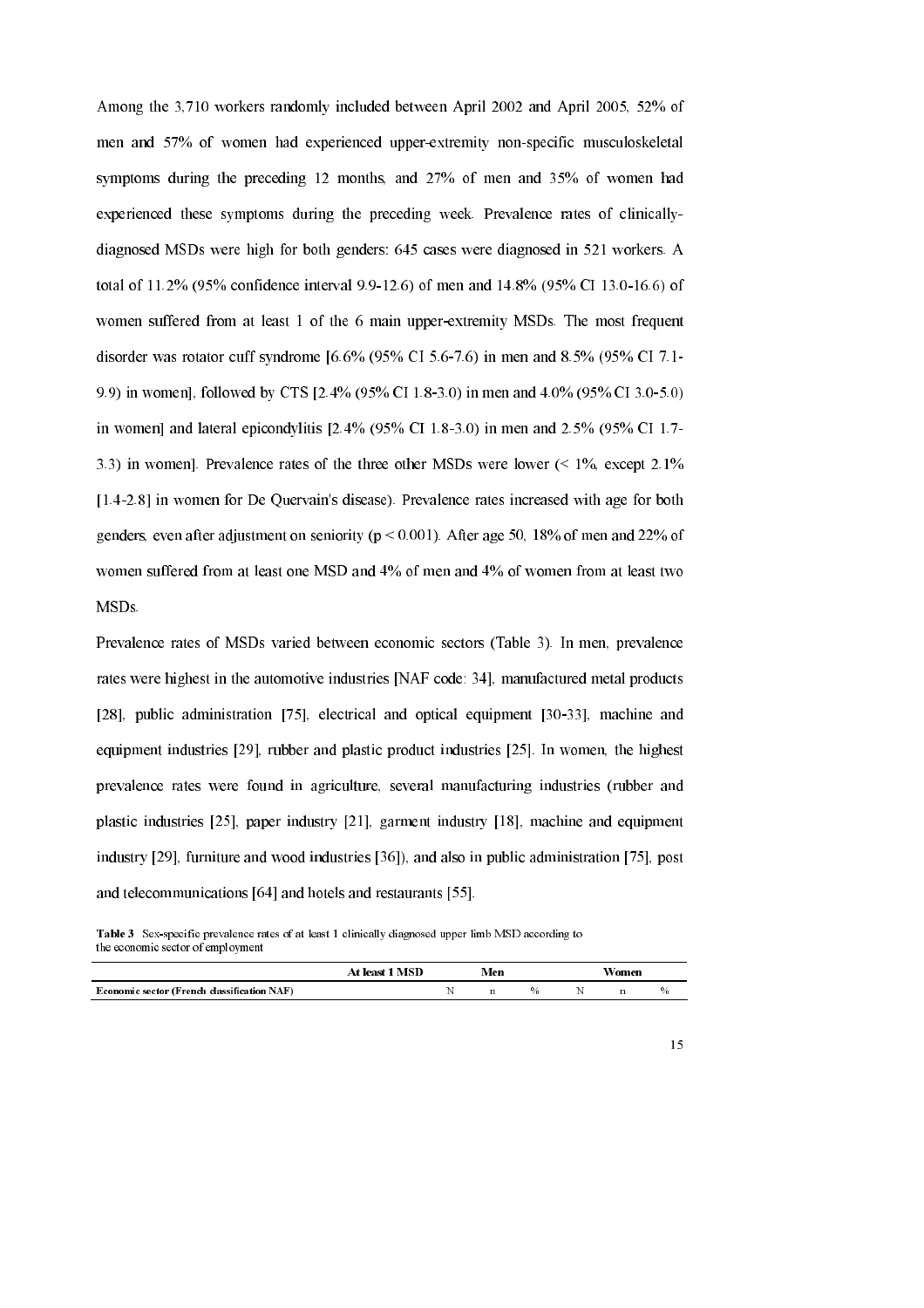| A. Agriculture, hunting, forestry and fishing (NAF 01 $\rightarrow$ 05)                                                            | 31           | $\boldsymbol{2}$        | 6.5  | 25                   | 7                       | 28.0 |
|------------------------------------------------------------------------------------------------------------------------------------|--------------|-------------------------|------|----------------------|-------------------------|------|
| Agriculture (NAF 01)                                                                                                               | 31           | $\,2\,$                 | 6.5  | 25                   | 7                       | 28.0 |
| <b>C. Mining and quarrying</b> (stone, sand and clay) (NAF $10 \rightarrow 14$ )                                                   | 18           | 3                       | 16.7 | 6                    | $\overline{\mathbf{c}}$ | 33.3 |
| D. Manufacturing industries $(NAF 15 \rightarrow 37)$                                                                              | 829          | 107                     | 12.9 | 395                  | 77                      | 19.5 |
| Food and drink industry (NAF 15)                                                                                                   | 182          | 22                      | 12.1 | 113                  | 15                      | 13.3 |
| Garment industry (NAF 18)                                                                                                          | $\mathbf{I}$ | $\,0\,$                 | 0.0  | 12                   | $\overline{4}$          | 33.3 |
| Shoe and leather industry (NAF 19)                                                                                                 | 8            | $\,0\,$                 | 0.0  | 28                   | 3                       | 10.7 |
| Manufacture of wood and wood products (NAF 20)                                                                                     | 24           | 3                       | 12.5 | 6                    | 3                       | 50.0 |
| Manufacture of pulp, paper and paper products (NAF 21)                                                                             | 52           | 6                       | 11.5 | 12                   | $\overline{4}$          | 33.3 |
| Publishing, printing and reproduction of recorded media (NAF 22)                                                                   | 17           | $\mathbf{1}$            | 5.9  | 9                    | $\mathbf{I}$            | 11.1 |
| Chemical industry (NAF 24)                                                                                                         | 8            | $\,0\,$                 | 0.0  | $\overline{2}$       | $\mathbf{I}$            | 50.0 |
| Manufacture of rubber and plastic products (NAF 25)                                                                                | 84           | 12                      | 14.3 | 45                   | 15                      | 33.3 |
| Manufacture of other non-metallic mineral products (NAF 26)                                                                        | 22           | $\mathbf{I}$            | 4.6  | 2                    | 0                       | 0.0  |
| Manufacture of basic metals (NAF 27)                                                                                               | 23           | $\overline{2}$          | 8.7  | 6                    | 3                       | 50.0 |
| Manufacture of fabricated metal products (NAF 28)                                                                                  | 91           | 17                      | 18.7 | $\overline{11}$      | $\overline{2}$          | 18.2 |
| Manufacture of machinery and equipment n.e.c. (NAF 29)                                                                             | 89           | 13                      | 14.6 | 26                   | 6                       | 23.1 |
| Manufacture of electrical and optical equipment (NAF $30 \rightarrow 33$ )                                                         | 89           | 7                       | 15.7 | 69                   | 10                      | 14.5 |
| Manufacture of motor vehicles (NAF 34)                                                                                             | 63           | 16                      | 25.4 | 2                    | 0                       | 0.0  |
| Manufacture of other transport equipment (NAF 35)                                                                                  | 9            | $\mathbf{I}$            | 11.1 | $\overline{2}$       | $\mathbf{I}$            | 50.0 |
| Manufacture of furniture and wood industries (NAF 36)                                                                              | 57           | 6                       | 10.5 | 45                   | 8                       | 17.8 |
| Recycling (NAF37)                                                                                                                  | 7            | $\mathbf 0$             | 0.0  | $\ddot{\phantom{a}}$ | ä,                      | ÷.   |
| <b>E. Electricity, gas and water supply</b> (NAF 40-41)                                                                            | 12           | $\boldsymbol{2}$        | 16.7 | 3                    | $\mathbf{1}$            | 33.3 |
| <b>F. Construction</b> (NAF 45)                                                                                                    | 189          | 25                      | 13.2 | 25                   | 1                       | 4.0  |
| G. Wholesale and retail trade; repair of motor vehicles, motorcycles and<br>personal and household goods (NAF $50\rightarrow 52$ ) | 240          | 20                      | 83   | 238                  | 31                      | 13.0 |
| Sale, maintenance and repair of motor vehicles and motorcycles (NAF 50)                                                            | 62           | 5                       | 8.1  | $\overline{11}$      | $\overline{2}$          | 18.2 |
| Wholesale trade (NAF 51)                                                                                                           | 96           | 9                       | 9.4  | 50                   | 7                       | 14.0 |
| Retail trade, repair of personal and household goods (NAF 52)                                                                      | 82           | 6                       | 7.3  | 177                  | 22                      | 12.4 |
| $H.$ Hotels and restaurants $(NAF 55)$                                                                                             | 40           | 1                       | 2.5  | 47                   | 7                       | 14.9 |
| I. Transport, storage and communication (NAF $60\rightarrow 64$ )                                                                  | 152          | 20                      | 13.2 | 67                   | 10                      | 14.9 |
| Land transport (NAF 60)                                                                                                            | 63           | 8                       | 12.7 | 19                   | 3                       | 15.8 |
| Auxiliary transport activities (NAF 63)                                                                                            | 13           | $\,2\,$                 | 15.4 | 5                    | $\overline{0}$          | 0.0  |
| Post and telecommunications (NAF 64)                                                                                               | 75           | 10                      | 13.3 | 42                   | 7                       | 16.7 |
| J. Financial intermediation, insurance and pension funding (NAF 65 $\rightarrow$ 67)                                               | 74           | 9                       | 12.2 | 76                   | 7                       | 92   |
| Insurance and pension funding, except compulsory social security (NAF 66)                                                          | 54           | 7                       | 13.0 | 54                   | 6                       | 11.1 |
| K. Real estate, renting and business activities (NAF 70 $\rightarrow$ 74)                                                          | 267          | 17                      | 6.4  | 196                  | 20                      | 102  |
| Other business activities (legal, accounting, advertising) (NAF 74)                                                                | 229          | 15                      | 6.6  | 163                  | 18                      | 11.0 |
| L. Public administration, compulsory social security (NAF 75)                                                                      | 174          | 29                      | 167  | 140                  | 25                      | 17.9 |
| M. Education (NAF 80)                                                                                                              | 15           | $\bf{0}$                | 0.0  | 20                   | 3                       | 15.0 |
| N. Health and social work (NAF 85)                                                                                                 | 72           | $\overline{4}$          | 5.6  | 236                  | 30                      | 12.7 |
| O. Social and personal services activities $(NAF 90 \rightarrow 93)$                                                               | 44           | $\overline{\mathbf{4}}$ | 9.1  | $\boldsymbol{n}$     | 8                       | 11.1 |
| P. Activities of households (NAF 95)                                                                                               |              | ä,                      |      | 1                    | 0                       | 0.0  |
| Total                                                                                                                              | 2157         | 243                     | 11.3 | 1544                 | 228                     | 14.8 |

 $N = number of subjects in the study; n = number of cases$ 

Prevalence rates of MSDs varied according to occupation (Table 4). For men, the highest prevalence rates were observed for public service employees (e.g., policemen and members of the armed forces) [PCS code:  $51-53$ ], skilled and unskilled industrial workers  $[62, 67]$  and storekeepers  $[65]$ . For women, the highest prevalence rates were observed for agricultural

<sup>16</sup> <sup>16</sup>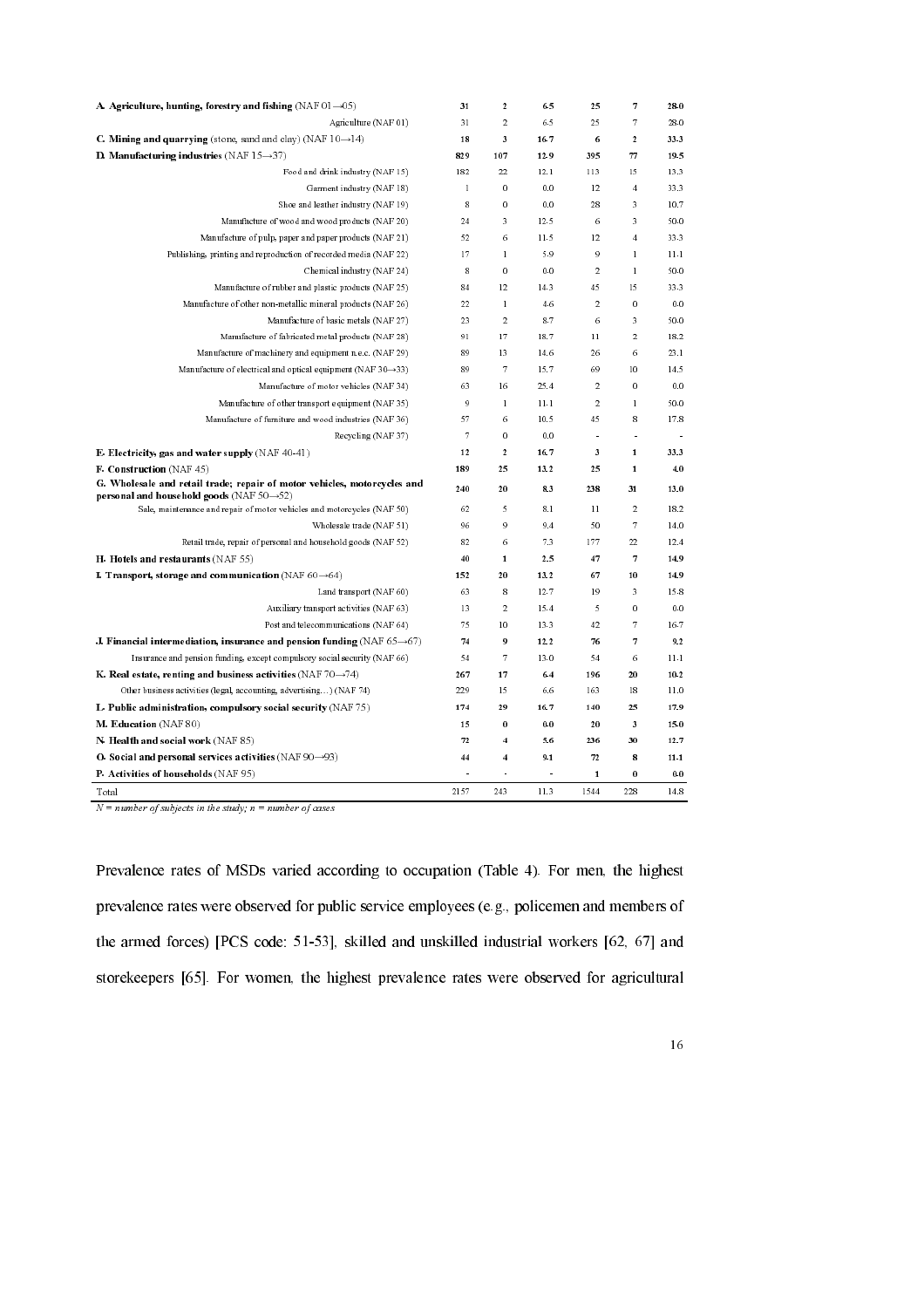workers  $[69]$ , skilled craft workers  $[63]$ , skilled and unskilled industrial workers  $[62, 67]$ , personal services employees [56] (personal care employees), and public service employees  $[51-53]$ .

Table 4 Specific prevalence rates of at least 1 clinically diagnosed upper limb MSD according to occupation

| At least 1 MSD                                                                              |      | Men         |         |      | <b>W</b> omen |      |
|---------------------------------------------------------------------------------------------|------|-------------|---------|------|---------------|------|
| Occupations (French classification PCS)                                                     | N    | $\mathbf n$ | $\%$    | N    | $\mathbf n$   | $\%$ |
| 3. Managers and professionals (PCS $31 \rightarrow 38$ )                                    | 210  | 18          | 8.6     | 78   | 6             | 7.7  |
| Administrative managers (PCS $32\rightarrow 35$ )                                           | 42   | 3           | 71      | 25   | 3             | 12.0 |
| Directors and chief executives (PCS 37)                                                     | 89   | 6           | 6.7     | 33   | 3             | 9.1  |
| Production and operations department managers (PCS 38)                                      | 78   | 9           | 11.5    | 16   | 0             | 0    |
| 4. Associate professionals and technicians                                                  | 540  | 49          | 9.1     | 289  | 39            | 13.5 |
| Teaching, public services and health associate professionals (PCS $41 \rightarrow 43$ , 45) | 96   | 8           | 8.3     | 137  | 20            | 14.6 |
| Administrative and commercial associate professionals (PCS 46)                              | 110  | 7           | 6.4     | 101  | 12            | 11.9 |
| Technicians (PCS 47)                                                                        | 209  | 21          | 10.0    | 32   | 4             | 12.5 |
| Supervisors (PCS 48)                                                                        | 123  | 13          | 10.6    | 19   | 3             | 15.8 |
| 5. Employees and clerks                                                                     | 188  | 16          | 8.5     | 798  | 98            | 12.3 |
| Public services employees (PCS $51 \rightarrow 53$ )                                        | 80   | 13          | 16.3    | 219  | 35            | 16.0 |
| Administrative employees and clerks (PCS 54)                                                | 48   | 0           | $\circ$ | 328  | 28            | 8.5  |
| Trade and commerce employees (PCS 55)                                                       | 38   | 3           | 7.9     | 147  | 17            | 11.6 |
| Personal services employees (PCS 56)                                                        | 22   | 0           | 0       | 104  | 18            | 17.3 |
| 6. Skilled and unskilled workers (PCS $61 \rightarrow 69$ )                                 | 1209 | 158         | 13.1    | 377  | 84            | 22.3 |
| Skilled workers (PCS $61 \rightarrow 65$ )                                                  | 832  | 111         | 13.3    | 111  | 24            | 21.6 |
| Skilled industrial workers (PCS 62)                                                         | 347  | 47          | 13.5    | 61   | 12            | 19.7 |
| Skilled craft workers (PCS 63)                                                              | 254  | 30          | 11.8    | 17   | 7             | 41.2 |
| Drivers (PCS 64)                                                                            | 102  | 12          | 11.8    | 17   | 3             | 17.6 |
| Storekeepers (PCS 65)                                                                       | 129  | 22          | 17.1    | 16   | 2             | 12.5 |
| Unskilled workers (PCS $67\rightarrow 69$ )                                                 | 377  | 47          | 12.5    | 266  | 60            | 22.6 |
| Unskilled industrial workers (PCS 67)                                                       | 273  | 39          | 14.3    | 206  | 45            | 21.8 |
| Unskilled craft workers (PCS 68)                                                            | 71   | 6           | 8.5     | 39   | 5             | 12.8 |
| Agricultural workers (PCS 69)                                                               | 33   | 2           | 6.1     | 21   | 10            | 47.6 |
| Total                                                                                       | 2160 | 243         | 11.3    | 1545 | 229           | 14.8 |

 $N =$  number of subjects in the study,  $n =$  number of cases

High numbers of workers were exposed to at least two risk factors for MSDs of the neck  $(43%)$ , shoulder  $(44%)$ , elbow  $(50%)$  and wrist  $(60%)$ . Excluding the neck, only  $10%$  of workers were free of exposure to any of the 17 biomechanical or psychosocial risk factors listed in the 'Criteria Document';  $25\%$  were exposed to one risk factor,  $66\%$  to two or more risk factors (39 % were exposed to at least four and  $9\%$  to seven or more). According to the 'Criteria Document', a high percentage of cases of MSDs could be classified as 'probably work-related' (85% in women and 89% in women age  $\leq$  50, and 87% in men and 90% in men  $age < 50$ ). Exposure varied according to economic sector and occupation. Exposure was particularly high in quarrying industries, several manufacturing industries, agriculture and

<sup>17</sup>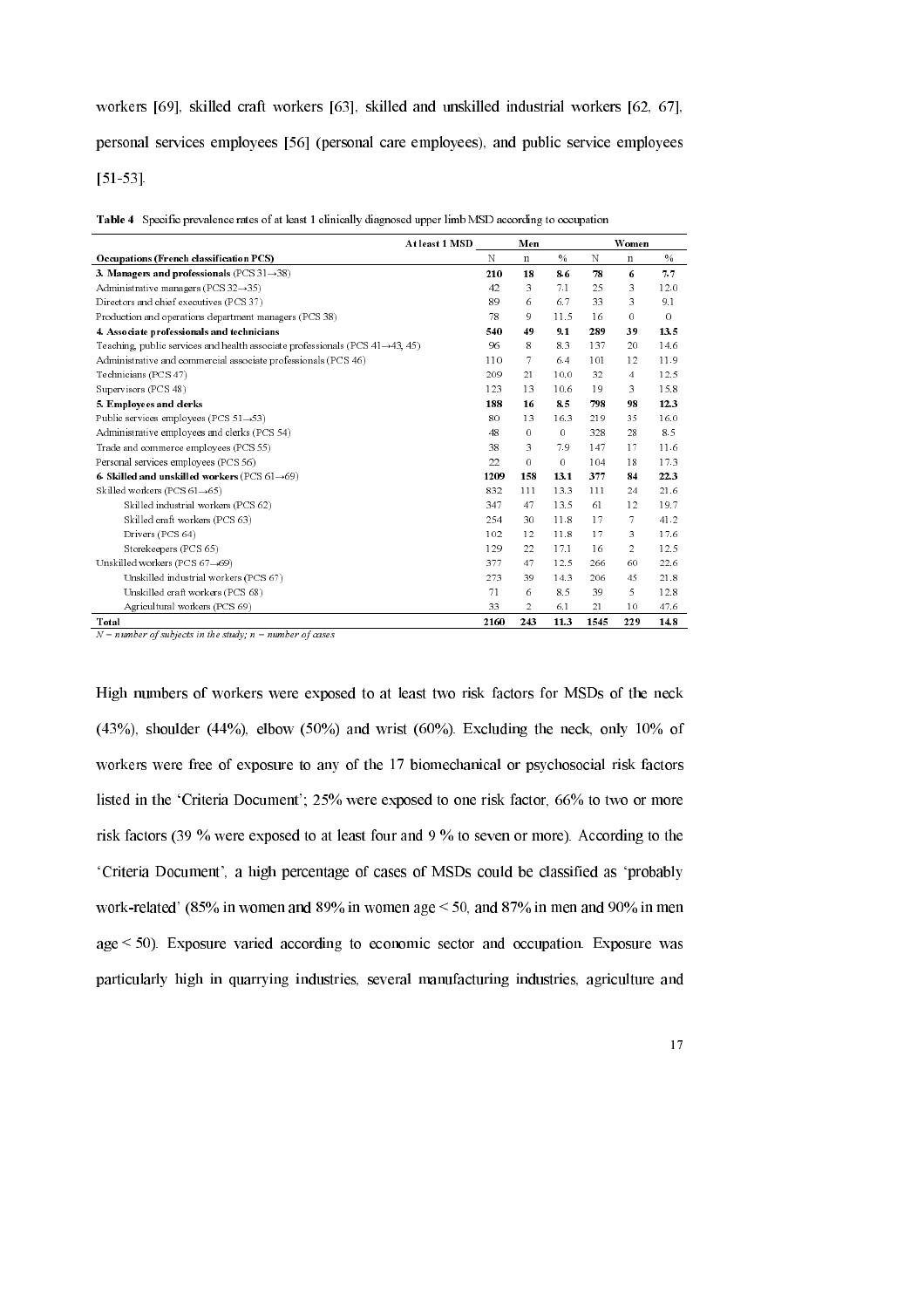construction. The most exposed occupations were unskilled craft and industrial workers, skilled craft and industrial workers, storekeepers and agricultural workers.

### **Work-related diseases**

For 23,416 workers seen in compulsory medical consultations during the three weeks of the pilot study (October 2003, April and October 2004), 1,056 notifications of WRDs were recorded. Work-related musculoskeletal disorders represented 65.1% of these WRDs, followed by mental and behavioral or psychological disorders (24.0%), diseases of the skin  $(4.9\%)$ , hearing problems  $(2.5\%)$  and diseases of the respiratory system  $(1.9\%)$ . The prevalence of WRD was 4.6% of total diseases or symptoms, and 2.9% of work-related MSDs.

According to the OPs, 61% of the work-related MSDs could have been claimed as a compensatable occupational disease according to the conditions defined in the Tables. Only 11% (46 cases) of these 417 cases claimed compensation for an occupational disease. The absence of claims of MSDs for a compensatable occupational disease was explained in 43% of cases by the employee's refusal to claim, and in the remainder by recently diagnosed disease and lack of information about rights on the part of the employee or the physician. The body regions mostly affected for men were the lower back  $(32\%)$ , shoulder  $(25\%)$ , elbow and hand/wrist region (19%), and for women the hand/wrist  $(34\%)$ , shoulder  $(32\%)$ , lower back  $(20\%)$  and elbow  $(17\%)$ .

The economic sectors with the highest prevalence rates of musculoskeletal disorders were identified for each gender separately. The highest prevalence rates for men occurred in mining and quarrying, agriculture, construction and several manufacturing industries (pulp and paper, food and drink industry, furniture, non-metallic mineral products, motor vehicles, rubber and plastic products, machines and electric equipment) and also in membership organizations.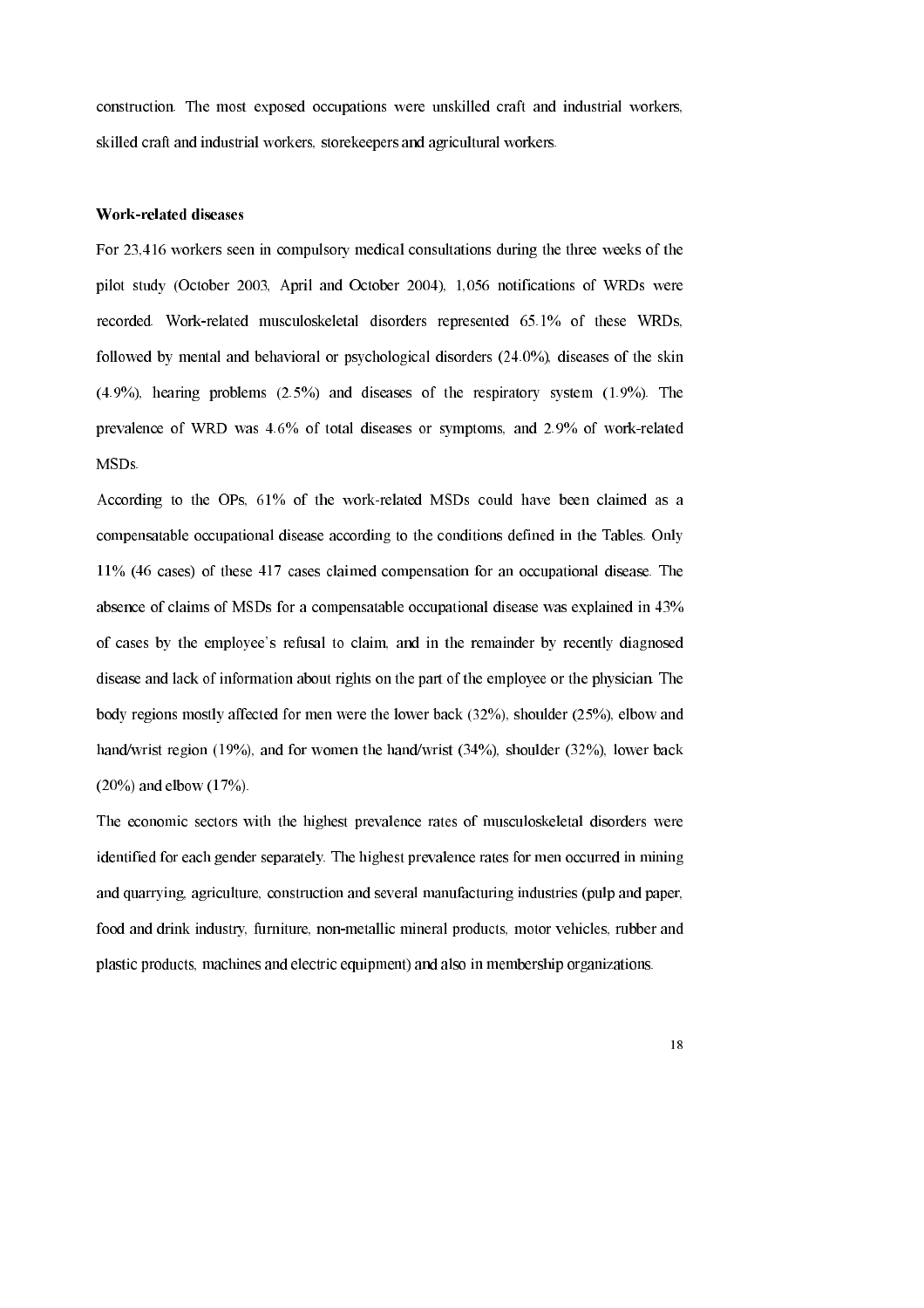The highest prevalence rates for women were observed in agriculture and in some of the same manufacturing industries as men (rubber and plastics, machines and electric equipment, pulp and paper, food and drink, furniture, automotive industries) and in others such as manufacturing of wood and wood products, clothing products, shoe and leather products.

# **DISCUSSION**

The program described here is an epidemiological surveillance system intended to provide permanent information concerning the trends and course of the current MSD epidemic on a population scale.

The CTS surveillance results provided the first estimation of the frequency of this MSD in the general population of a French district. This district is characterized by the high development of manufacturing and meat and poultry industries and by certain types of specialized cultivation (vinevards, horticulture and arboriculture). The limitations of the study were discussed in detail elsewhere.<sup>12,29</sup> The main limitation was the lack of exhaustiveness of the surveillance network of physicians, which led to an underestimation of the incidence of CTS. The male/female ratio in the rate of CTS per 1,000 person-years was similar between employed  $(0.35)$  and unemployed persons  $(0.37)$ . These results could indicate that nonoccupational factors favouring a higher incidence in women have a similar influence in both genders. Similarly, AFEs values were about in the same proportion for both genders in blue collar workers and in manufacturing industries, suggesting that occupation factors have similar influence for men and women. The results showed variations according to sectors and occupations, in agreement with the results of Rossignol et al. in Quebec.<sup>28</sup> Our study identified 14 sectors with an excess risk of CTS; agriculture, quarrying, construction. manufacturing (food and drink industry, wood and wood products, chemical industries, basic

Mis en forme: Exposant

 $\sqrt{\mathsf{Supprim\acute{e}}}$  :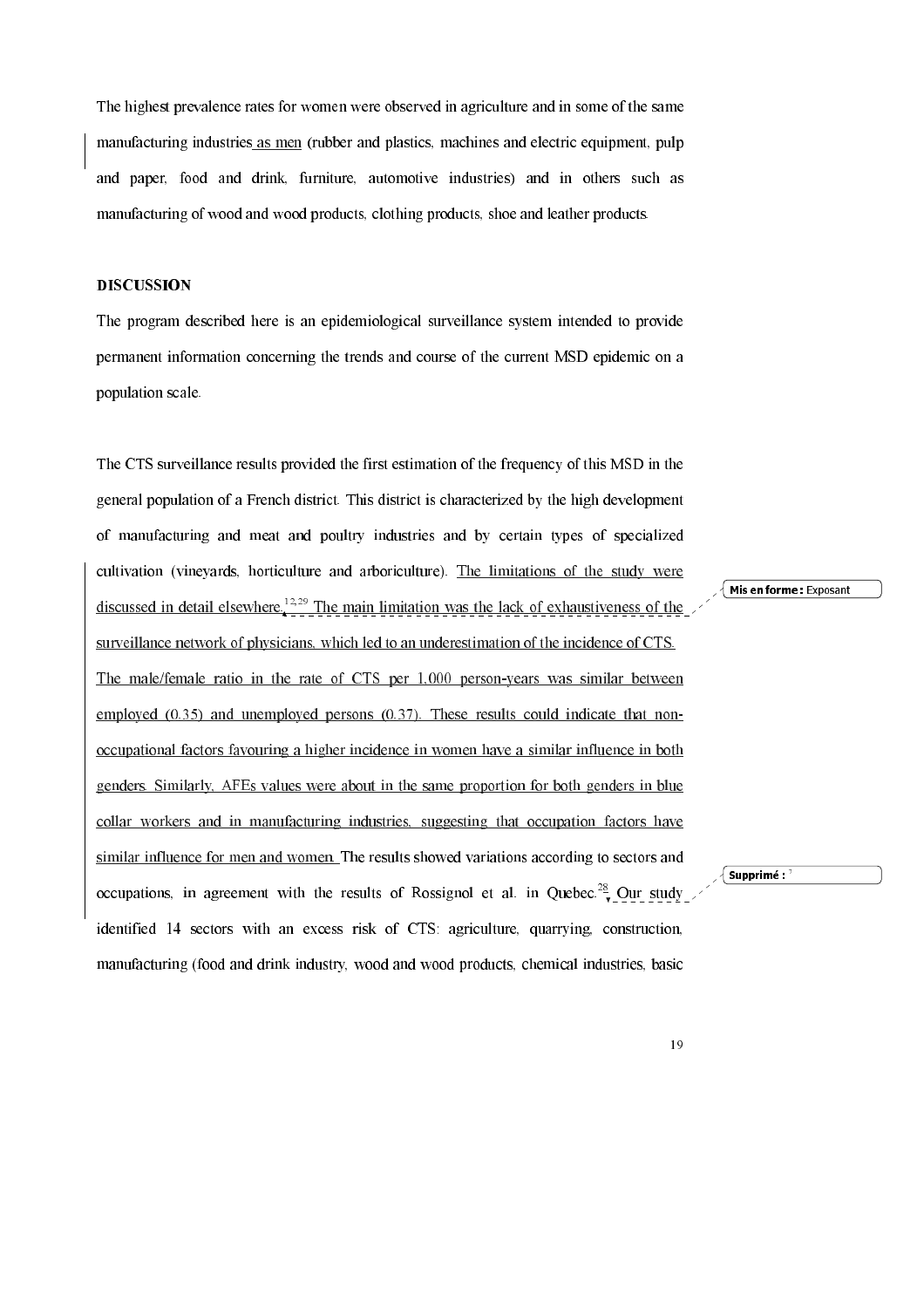metals and metal products, motor vehicles, electrical or optical equipment and electronic components, furniture), retail trade, hotels and restaurants, health and social work. These sectors represent about 22% of male employment and about 44% of female employment in Maine & Loire. Since many tests have been performed, we are aware that some of the significant results might be due to random effects.

Surveillance of the main MSDs in the working population revealed high prevalence rates for clinically-diagnosed MSDs:  $11\%$  (95% CI [10-13]) of men and 15% [13-17]) of women suffered from one of the six upper limb MSDs and about 4% from at least two disorders. A yery few eligible workers refused to participate (they were estimated to be less than 5%). The high prevalence of clinically-diagnosed MSDs contrasted with the relatively low level of work compensation claims for upper limbs MSDs in the same region (in 2003, about 3.7 WCs) for 1,000 workers). This confirms that in France, as in other countries, using WC claims as a source of information leads to underestimation of the frequency of MSDs. Contrary to French and regional WC claims figures, the most prevalent disorder was not CTS but rotator cuff syndrome. The high prevalence rate of this disorder is disquieting, because of its poor medical and social prognosis.

Another finding that is of importance for the prevention of MSDs was the high prevalence rate after age 50. The accumulation of MSDs in older employees probably reduces their functional capacity and increases the risk of disability and dismissal.

The data generated by the epidemiological surveillance program were also used for research work. The feasibility of a job-exposure matrix for exposure assessment in studies of workrelated musculoskeletal disorders of the upper extremities was explored  $24$  The factors associated with excess risk of upper limb musculoskeletal disorders in manual workers

 $\sqrt{\text{Supprimé}: (2005)}$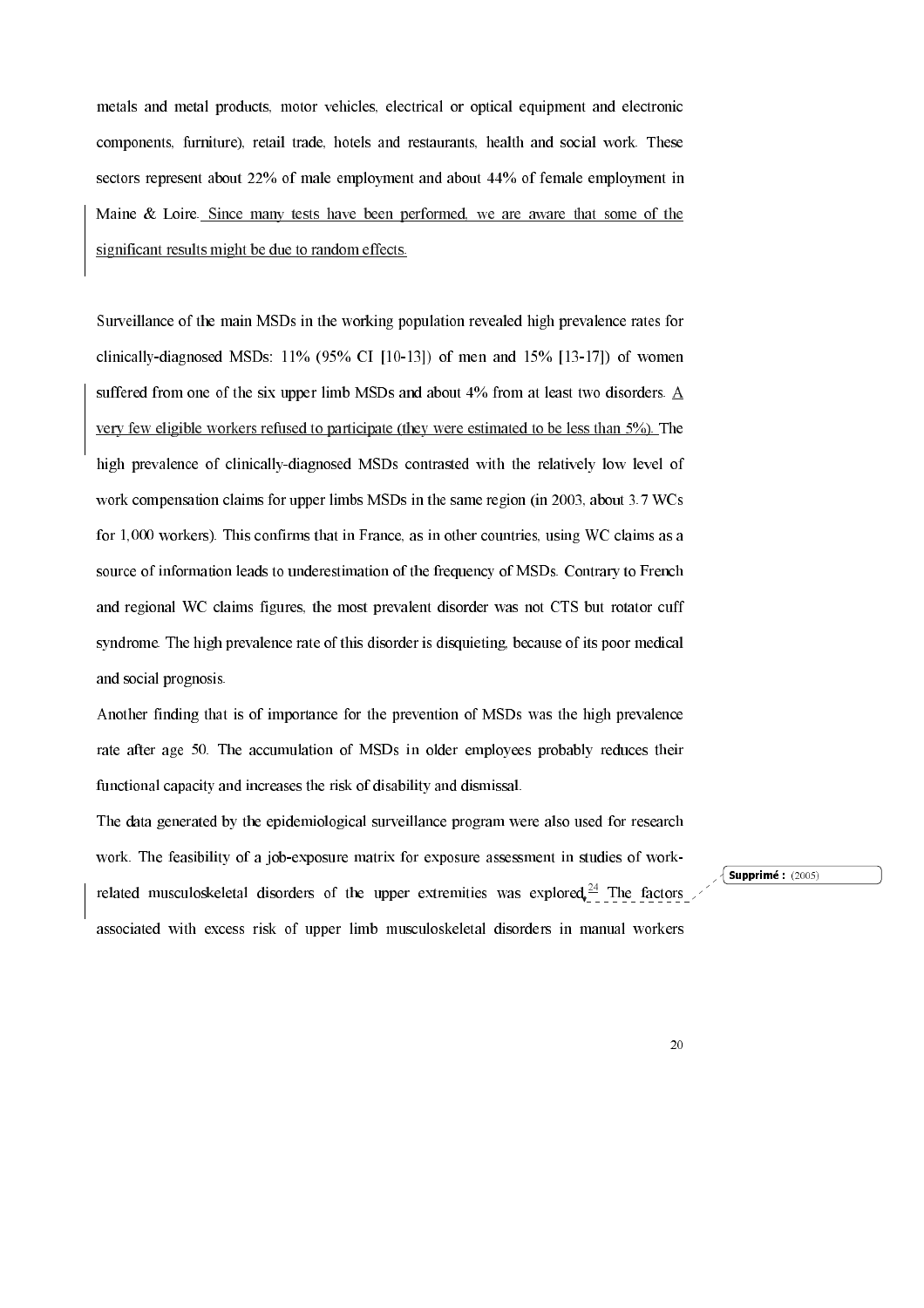Supprimé : (2006)

Supprimé : (2007)

compared with other workers were investigated, and the variables which best summarized biomechanical exposure associated with upper-extremity disorders were identified  $25.27$ 

Improved registration of WRD was observed during the three weeks of the pilot study, yielding more than  $1,000$  notifications instead of 845 and 536 for the whole of 2001 and 2002, respectively, for all the OPs of the region. If repeated regularly, these short periods of registration should provide valuable information on the frequency of work-related pathological disorders, as well as an estimate of the extent of undeclared compensatable occupational diseases. <u> 1999 - Personal Personal II</u>

Supprimé : ; this program is currently being extended to other regions in France

# Geographic extension

The implementation of this pilot program of epidemiological surveillance of MSDs over three years  $(2002-2004)$  in the Pays de la Loire region identified the strengths and limitations of several sources of data and of different methods of collection. Based on that experience, we are currently preparing its geographic extension within the framework of a national program whose main objectives remain those of the Pays de la Loire pilot study. The program is being extended through its progressive implementation in several other regions chosen to be representative of French economic activity. The surveillance methods have been simplified for this extension. For the surveillance of sentinel health events in the general population, the program will rely on the use of the data of the French national hospital database for surgical cases. For the surveillance of the working population, a simplified self-administered questionnaire will be completed by a sample of workers, and only the three most frequent MSDs of the upper limb (shoulder tendinitis, carpal tunnel syndrome, lateral epicondylitis) will be investigated through a standardized clinical examination by OPs. For WRD surveillance, week-long surveys will be performed regularly.

/'

**Supprimé:** : (i) to estimate the incidence and the prevalence rates of the main MSDs in France; (ii) to identify the distribution according to occupations and economic sectors; (iii) to estimate the proportion of cases of MSDs attributable to work. ¶ The Pays de la Loire will continue its regional surveillance and will also serve as the reference center. As such, some improvements in the epidemiological surveillance methods, such as the investigation of other sources of data, will be developed and tested. The Pays de la Loire will apply the full protoco<br>of the surveillance program, and of the surveillance program provide reference data for the other regions.¶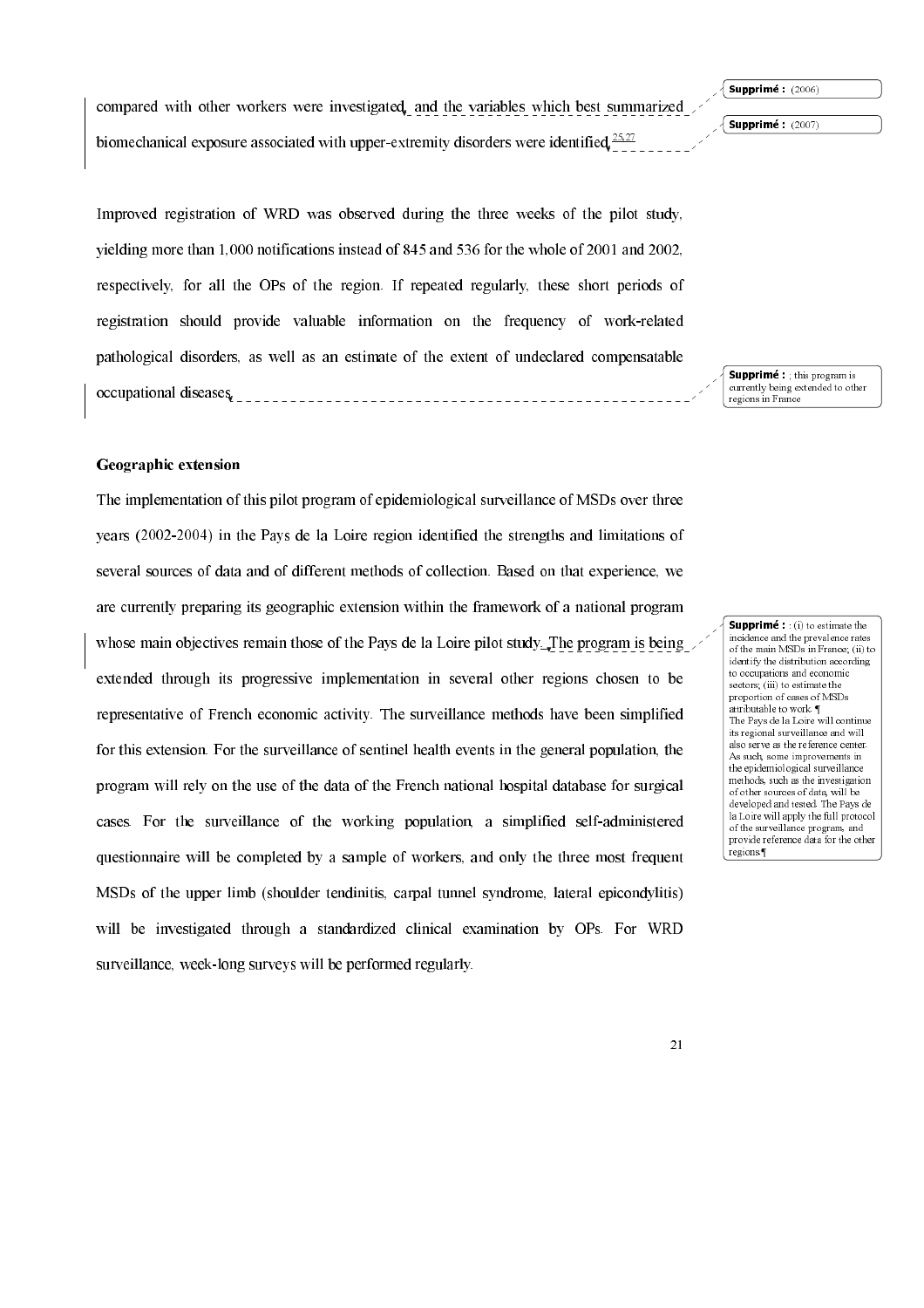The first region to which the program is currently being extended is Provence - Alpes - Côte d'Azur (southeastern France), this region was chosen because its structure of the sectors of economic activity is quite different from that of the Pays de la Loire region (fewer manufacturing industries, more services sectors). The surveillance of WRD has already been implemented in 7 other regions, covering about 29% of the French population. Extension of the data collection to the rest of the country will precise and strengthen the results observed on only one region and increase the probability of decision-makers looking seriously at the inequities in this system. Different selection biases may be introduced by the variation of the participating rate of OPs according to the region and the period of registration. These potential selection biases will be explored when data are available.

The Pays de la Loire experimental program already plays a significant role in informing the authorities and the public on the state and course of the current epidemic of MSDs, although the data gathered have still to be fully exploited. We planned to repeat our surveillance periodically, the next step will be conducted in 2011-2012 to study time trends. To our knowledge, such a program is unique, and we intend to extend it to a routine national epidemiological MSDs surveillance program within a few years.

### **ACKNOWLEDGEMENTS**

We thank all participating workers, occupational physicians and neurophysiologists involved in the Sentinel Network. Natacha Fouquet and Clarisse Rouillon helped in preparing the manuscript.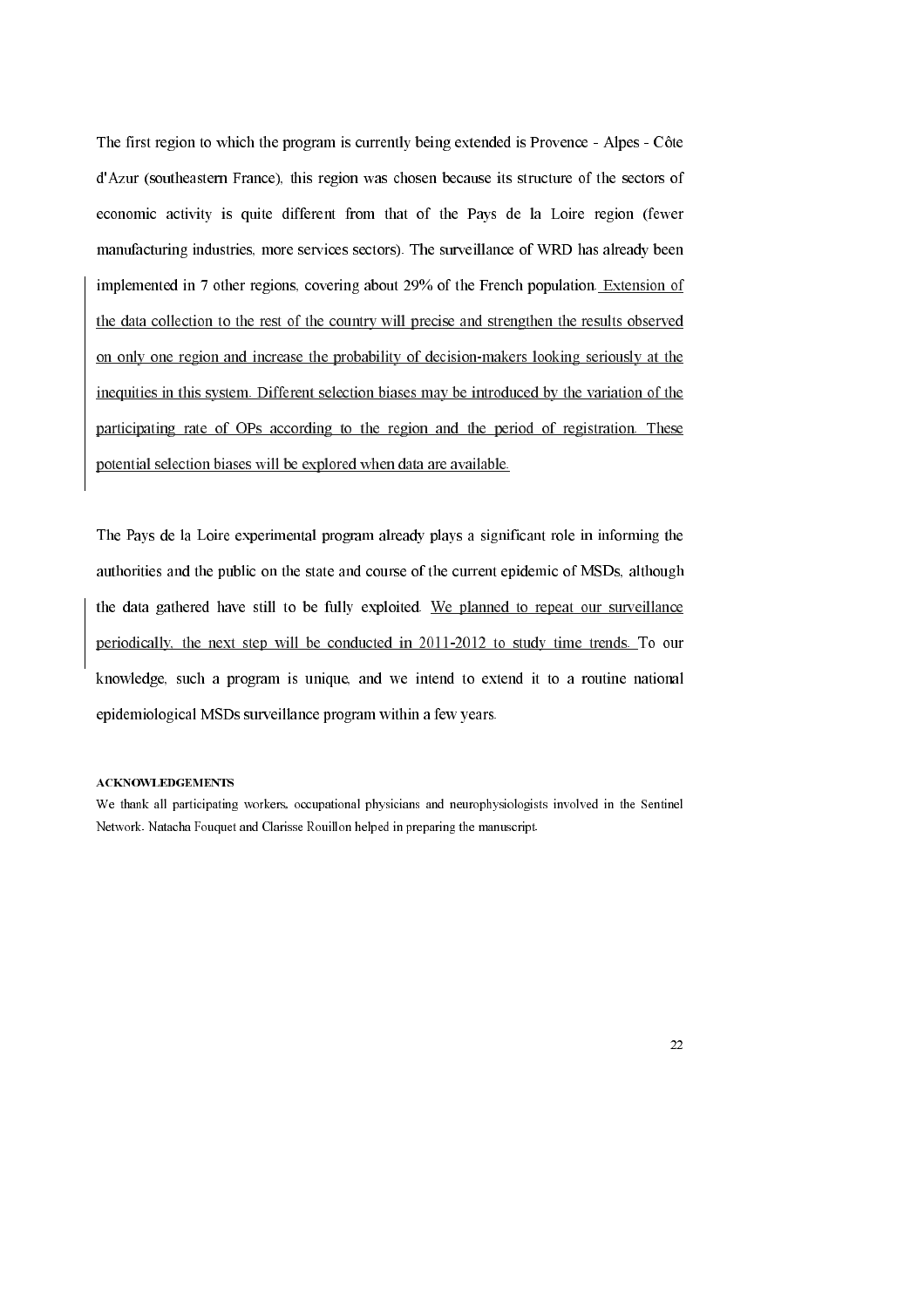#### **REFERENCES**

1 Kilbom S, Armstrong T, Buckle P, Fine L, Hagberg M, Haring-Sweeney M, et al. Musculoskeletal Disorders: Work-related Risk Factors and Prevention. Int J Occup Environ Health 1996

2 European Agency for Safety and Health at Work. Work-related neck and upper-limb musculoskeletal disorders. Office for Official Publications of the European Communities, Luxembourg, 1999.

3 European Foundation for the Improvement of Living and Working Conditions. Office for Official Publications of the European Communities, Luxembourg, 2001.

4 Statistiques nationales des accidents du travail, des accidents de trajet et des maladies professionnelles. Année 2003 Caisse nationale de l'assurance maladie des travailleurs salariés, 2005.

5 Ferrand JF, Chastang JF, Ravaud JF, Leclerc A. Travail et Santé. Quelques résultats portant sur une population active, issus de l'enquête HID Archives des maladies professionnelles 2005; 66:1-11.

6 Davis L, Wellman H, Punnett L. Surveillance of work-related carpal tunnel syndrome in Massachusetts, 1992-1997: a report from the Massachusetts Sentinel Event Notification System for Occupational Risks (SENSOR) Am J Ind Med 2001 Jan, 39(1):58-71.

7 Shannon HS, Lowe GS. How many injured workers do not file claims for workers' compensation benefits? Am J Ind Med 2002, 42 467-73

8 Roquelaure Y, Mariel J, Fanello S, Boissiere JC, Chiron H, Dano C, et al. Active epidemiological surveillance of work-related musculoskeletal disorders (WMSDs) in a shoe factory. Occup Environ Med 2002;59 452 8

9 Goldberg M, Goldberg S, Luce D. Regional differences in the compensation of pleural mesothelioma as occupational disease in France (1986-1993)] Rev Epidemiol Sante Publique 1999;47:421-31,

10 Gerr F. Surveillance of work-related musculoskeletal disorders. Occup Environ Med 2008;65:298-9.

11 Insee. http://www.recensement.insee.fr/RP99/rp99/page\_accueil.paccueil

12 Roquelaure Y, Ha C, Pélier-Cady MC, Nicolas G, Descatha A, Leclerc A, Raimbeau G, Goldberg M. Imbernon E. Work increases the incidence of carpal tunnel syndrome in the general population. Muscle & Nerve 2008, 37(4): 477-82

Mis en forme: Anglais (Royaume-Uni)

Supprimé : Disparités régionales de la reconnaissance du mésothéliome de la plèvre comme maladie professionnelle en France (1986-1993). Rev Epidémiol Santé Publique 1999, 47(5): 421-31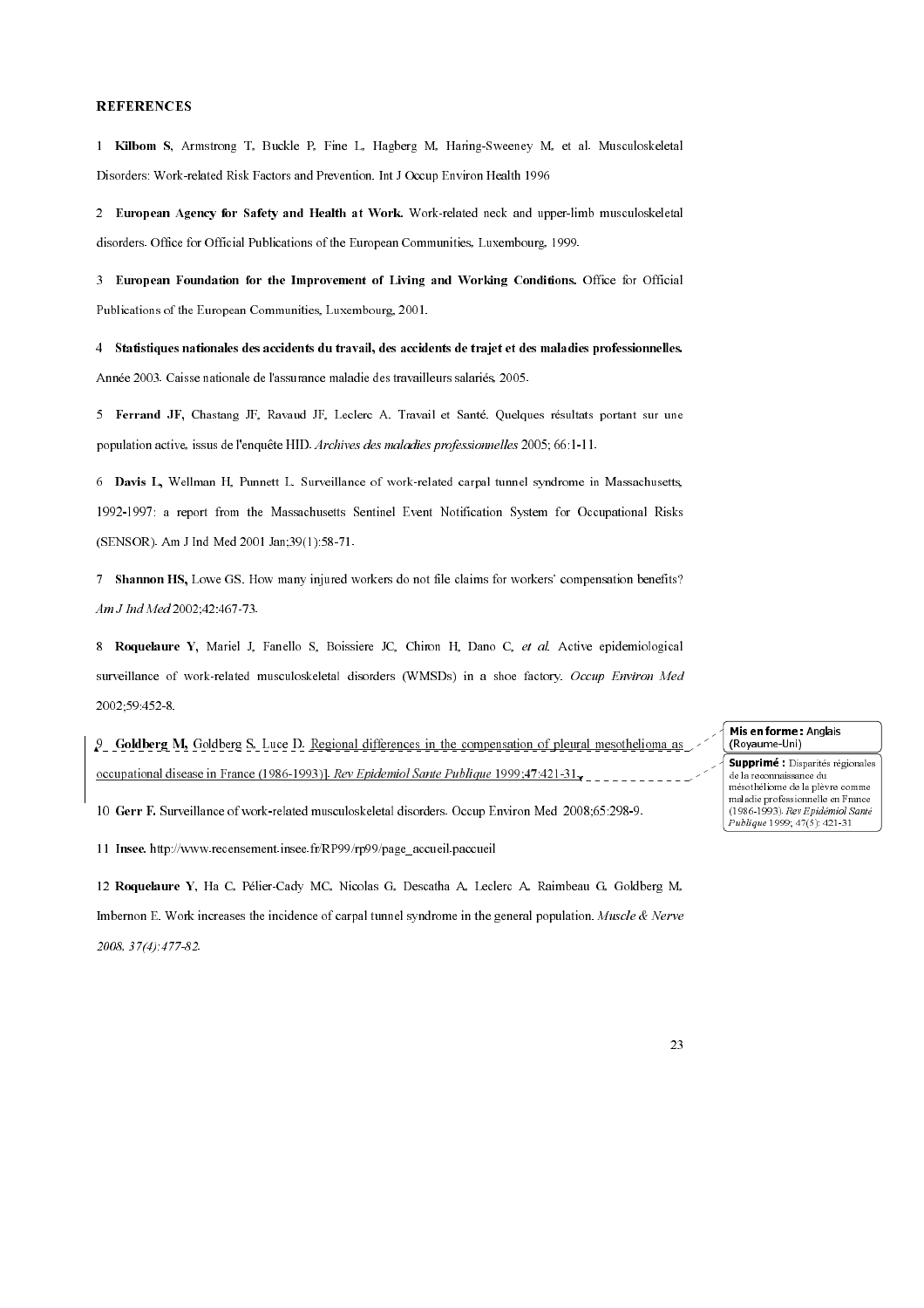13 Practice parameter for electrodiagnostic studies in carpal tunnel syndrome: summary statement. Muscl Nerve 2002:25:918-22.

14 Rempel D, Evanoff B, Amadio PC, De Krom M, Franklin G, Franzblau A, et al. Consensus criteria for the classification of carpal tunnel syndrome in epidemiological studies. Am J Public Health 1998:88:1447-51

15 Katz JN, Larson MG, Sabra A, Krarup C, Stirrat CR, Sethi R, et al. The carpal tunnel syndrome: diagnostic utility of the history and physical examination findings. Ann Intern Med 1990 Mar  $1.112(5)$ :321-7.

16 Armitage P, Berry G, Matthews JNS. Statistical methods in medical research. Oxford: Blackwell Publishers. 2003.

17 Sluiter JK, Rest KM, Frings-Dresen MHW. Criteria Document for evaluating the work-relatedness of upper extremity musculoskeletal disorders Scand J Work Environ Health 2001: 27 suppl 1:1-102

18 Roquelaure Y, Ha C, Leclerc A, Touranchet A, Sauteron M, Melchior M, et al. Epidemiologic surveillance of upper-extremity musculoskeletal disorders in the working population Arthritis Rheum 2006, 55, 765-78.

19 Hagberg M, Silverstein B, Wells R, Smith MJ, Hendrick HW, Carayon P, et al. Work related musculoskeletal disorders (WMSDs): a reference book for prevention. London: Taylor & Francis; 1995.

20 Verger P, Viau A, Arnaud S, Cabut S, Saliba ML, Iarmarcovai G, Souville M. Barriers to physician reporting of workers' compensation cases in France *Int J Occup Environ Health* 2008;14:198-205

21 Nomencla ture des activités et des produits française NAF-CPF, Paris, INSEE, Paris, 2000

22, Nomencla ture des professions et catégories socioprofessionnelles (PCS), Paris, INSEE, 1994, 2<sup>ème</sup> édition

23. La surveillance épidémiologique des troubles musculo-squelettiques. Numéro thématique. Bull Epidemiol Hebd 2005, 44-45.

24 Evanoff B, Roquelaure Y, Gueguen A, Melchior M, Ha C, Descatha A, et al. Feasibility of a job-exposure matrix for exposure assessment in studies of work-related musculoskeletal disorders of the upper extremity. 18<sup>th</sup> International symposium on Epidemiology in Occupational Health, EPICOH 2005, Bergen, Norway, 11-14 september 2005.

25. Melchior M, Roquelaure Y, Evanoff B, Chastang JF, Ha C, Imbernon E, et al. Why are manual workers at high risk of upper limb disorders? The role of physical work factors in a random sample of workers in France (the Pays de la Loire study). Occup Environ Med 2006 Nov, 63(11):754-61.

Supprimé: 13. National Research Council. The National Academy of Sciences. Musculoskeletal disorders and the workplace: low back and upper extremity musculoskeletal disorders. Washington, DC: National Academy Press, 2001.

Mis en forme: Anglais (Royaume-Uni)

Supprimé : Oct Supprimé: 15 Supprimé: (5)

> Supprimé: 1 Supprimé: 2

Mis en forme: Anglais (Royaume-Uni)

Supprimé: 0

 $\big\{$  Supprimé :  $\overline{4}$ 

 $\sqrt{\mathsf{Supprim\'e}:3}$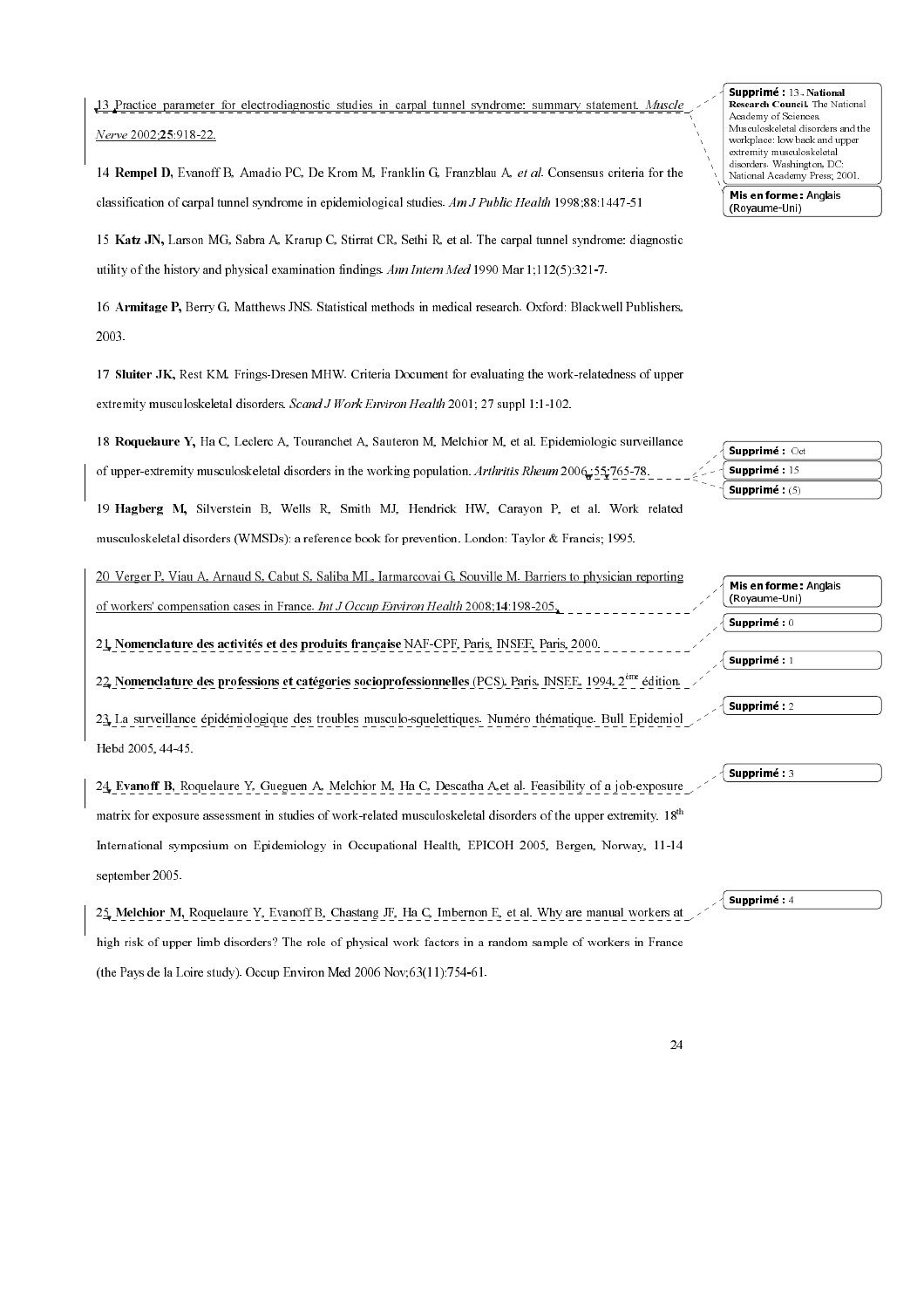|                                                                                                               | Supprimé: 5                                                    |
|---------------------------------------------------------------------------------------------------------------|----------------------------------------------------------------|
| 26 Ha C, Touranchet A, Pubert M, Roquelaure Y, Goldberg M, Imbernon E. Un observatoire pilote des             |                                                                |
| maladies à caractère professionnel Arch Mal Prof Env 2007,68 223 232                                          |                                                                |
| 27. Descatha A, Roquelaure Y, Evanoff B, Niedhammer I, Chastang JF, Mariot C, et al. Selected questions on    | Supprimé: 6                                                    |
| biomechanical exposures for surveillance of upper-limb work-related musculoskeletal disorders Int Arch Occup  |                                                                |
| Environ Health $2007$ Oct, $81(1)$ 1 8                                                                        |                                                                |
| 28. Rossignol M, Stock S, Patry L, Armstrong B. Carpal tunnel syndrome: what is attributable to work? The     | Supprimé: 7                                                    |
| Montreal Study Occup Environ Med 1997,54.519.23                                                               |                                                                |
| 29 Roquelaure Y, Ha C, Nicolas G, Pélier-Cady MC, Mariot C, Descatha A, Leclerc A, Raimbeau G, Goldberg       | Supprimé : 8                                                   |
| M, Imbernon E. Attributable risk of carpal tunnel syndrome according to industry and occupation, in a general | <b>Supprimé:</b> $Arthritis$ &<br>Rheumatism (Arthritis Care & |
| population <i>Arthritis Rheum</i> 2008;59 1341 8                                                              | Research) (in press)                                           |
|                                                                                                               |                                                                |